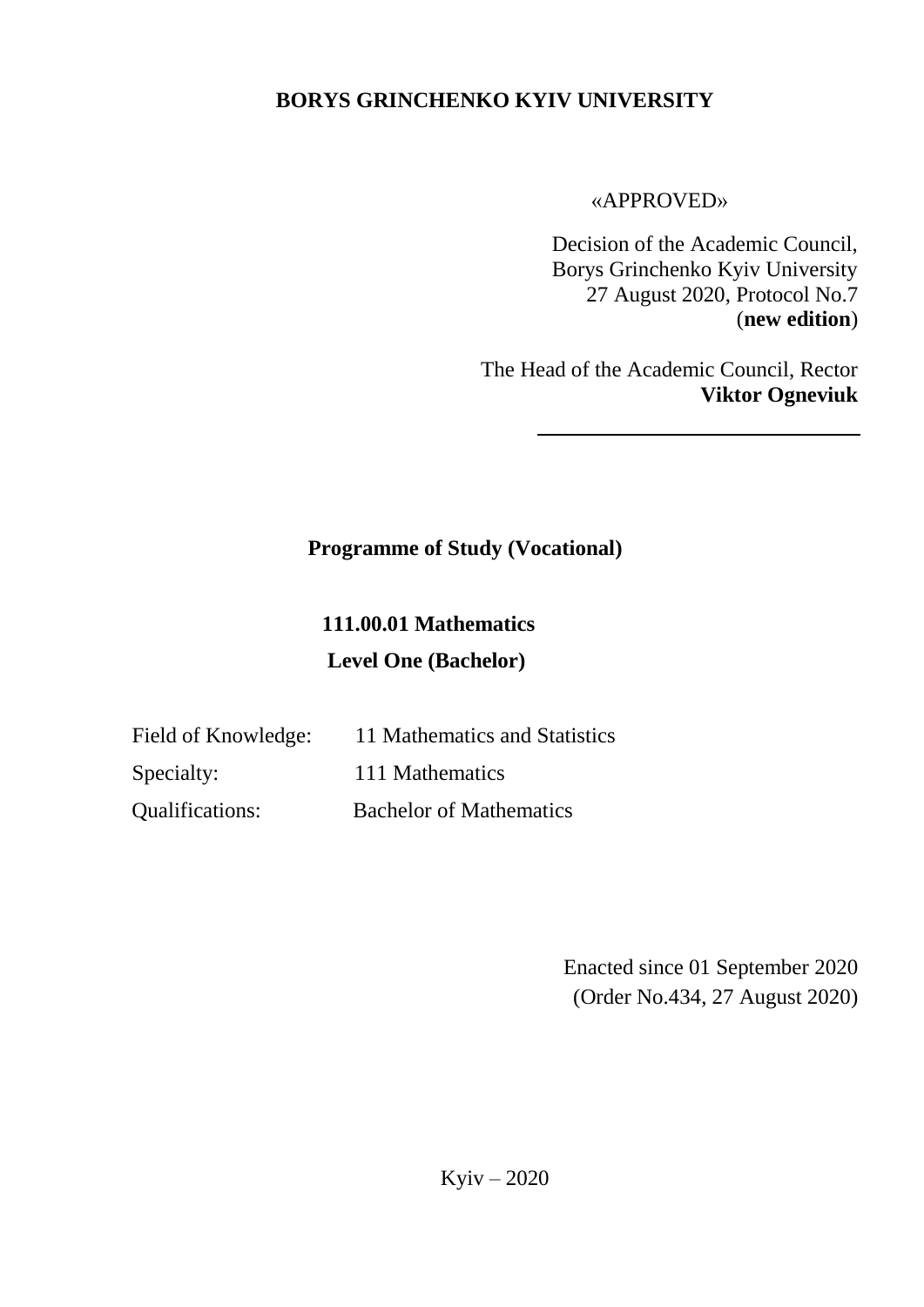#### **LETTER OF APPROVAL Changes to Programme of Study (Vocational)**

The programme was revised and renewed in 2020. The Department of Computer Science and Mathematics Protocol No. 9, 15 June 2020 The Head of the Department \_\_\_\_\_\_\_\_\_\_\_\_\_\_\_\_\_\_\_\_\_\_\_\_\_\_\_\_\_ Oksana Lytvyn

The Academic Council of the Faculty of Information Technology and Management Protocol No. 6, 17 June 2020

The Head of the Academic Council **Alla Mykhatska** 

The Head of the SMC of Standardization and Quality Education \_\_\_\_\_\_\_\_\_\_\_\_\_\_\_\_\_\_ Olha Leontieva

26.08.2020

Vice-Rector on Academic Affairs \_\_\_\_\_\_\_\_\_\_\_\_\_\_\_\_\_\_ Oleksii Zhyltsov 26.08.2020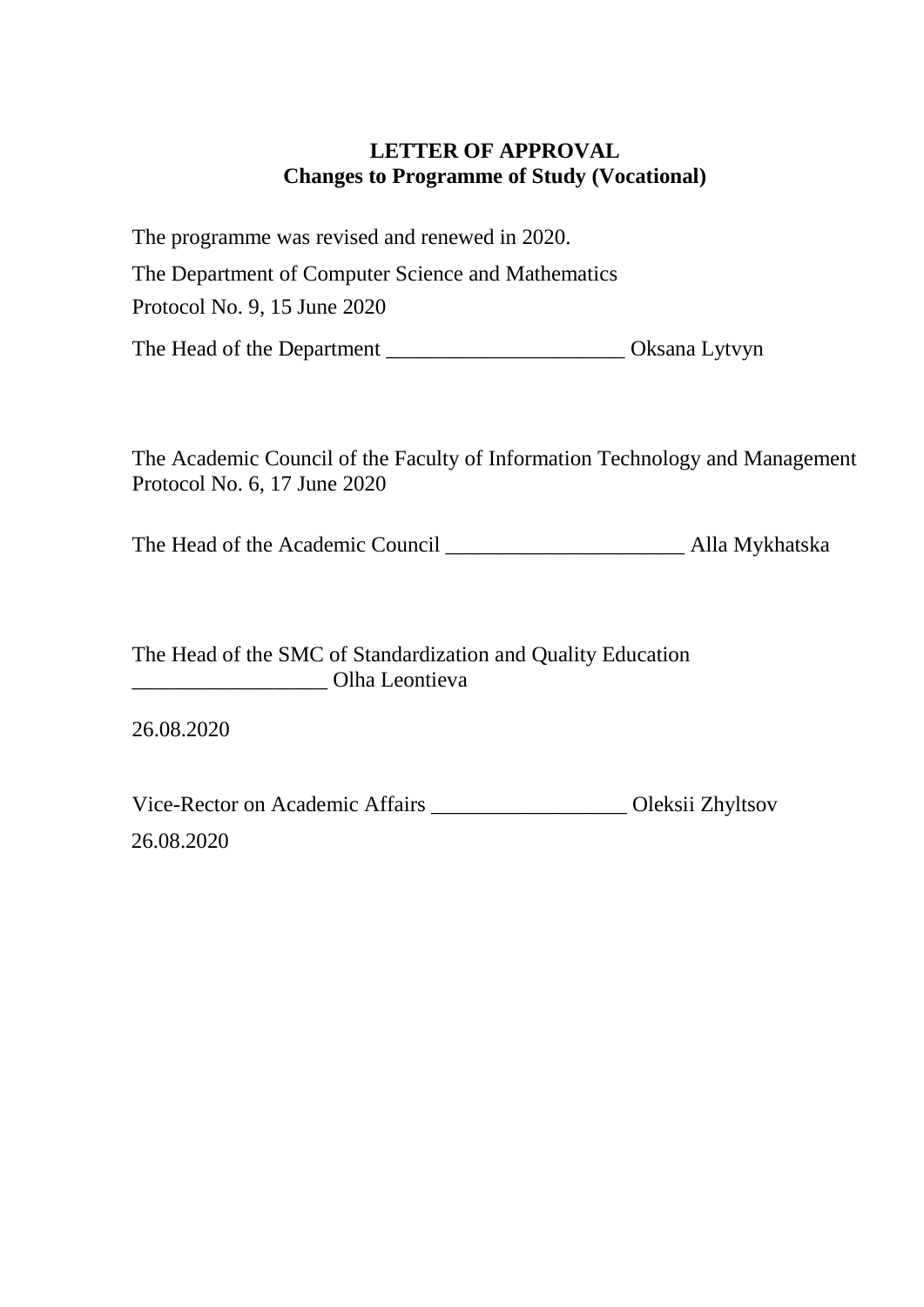#### **PREAMBLE**

The programme of study (vocational) complies with the Law of Ukraine "On Higher Education", and the Standard for Higher Education of Ukraine in the field of knowledge 11 Mathematics and Statistics, specialty 111 Mathematics, approved by the Order of the Ministry of Education and Science of Ukraine dated April 30, 2020.

The project group:

*Maria Astafieva, PhD in Physics and Mathematics, Associate Professor, Associate Professor of the Department of Computer Science and Mathematics, Borys Grinchenko Kyiv University – project team leader (guarantor)*

*Sergiy Radchenko, PhD in Physics and Mathematics, Associate Professor of the Department of Computer Science and Mathematics, Borys Grinchenko Kyiv University*

 *\_\_\_\_\_\_\_\_\_\_\_\_\_*

 *\_\_\_\_\_\_\_\_\_\_\_\_\_* 

 *\_\_\_\_\_\_\_\_\_\_\_\_\_* 

*Svitlana Semenyaka, PhD in Physics and Mathematics, Associate Professor, Associate Professor of the Department of Computer Science and Mathematics, Borys Grinchenko Kyiv University*

#### **External Reviewers:**

*Prof. Sergiy Lyashko, Corresponding Member of the National Academy of Sciences of Ukraine, Doctor of physical and mathematical sciences, the Head of Computational Mathematics Department, Taras Shevchenko National University of Kyiv*

#### **Reviews of Representatives of Employers:**

*Viacheslav Boiko, Doctor of Physical and Mathematical Sciences, Senior Scientist, Leading Researcher of Department of Mathematical Physics, Institute of Mathematics of NAS of Ukraine.*

*Yurii Kinkov, Headmaster of Educational Complex No141 "Educational Resources and Technological Training", Kyiv, Teacher of Mathematics.*

The educational program was put into effect on September 1, 2017. Revision of the educational programme is once in 4 years.

Actualized: Date of Review of the PS /Amendments to PS Mariia Astafieva 27.08.2020 Signature Full name of the Guarantor

This programme cannot be fully or partially copied and distributed without the permission of Borys Grinchenko Kyiv University.

© Borys Grinchenko Kyiv University.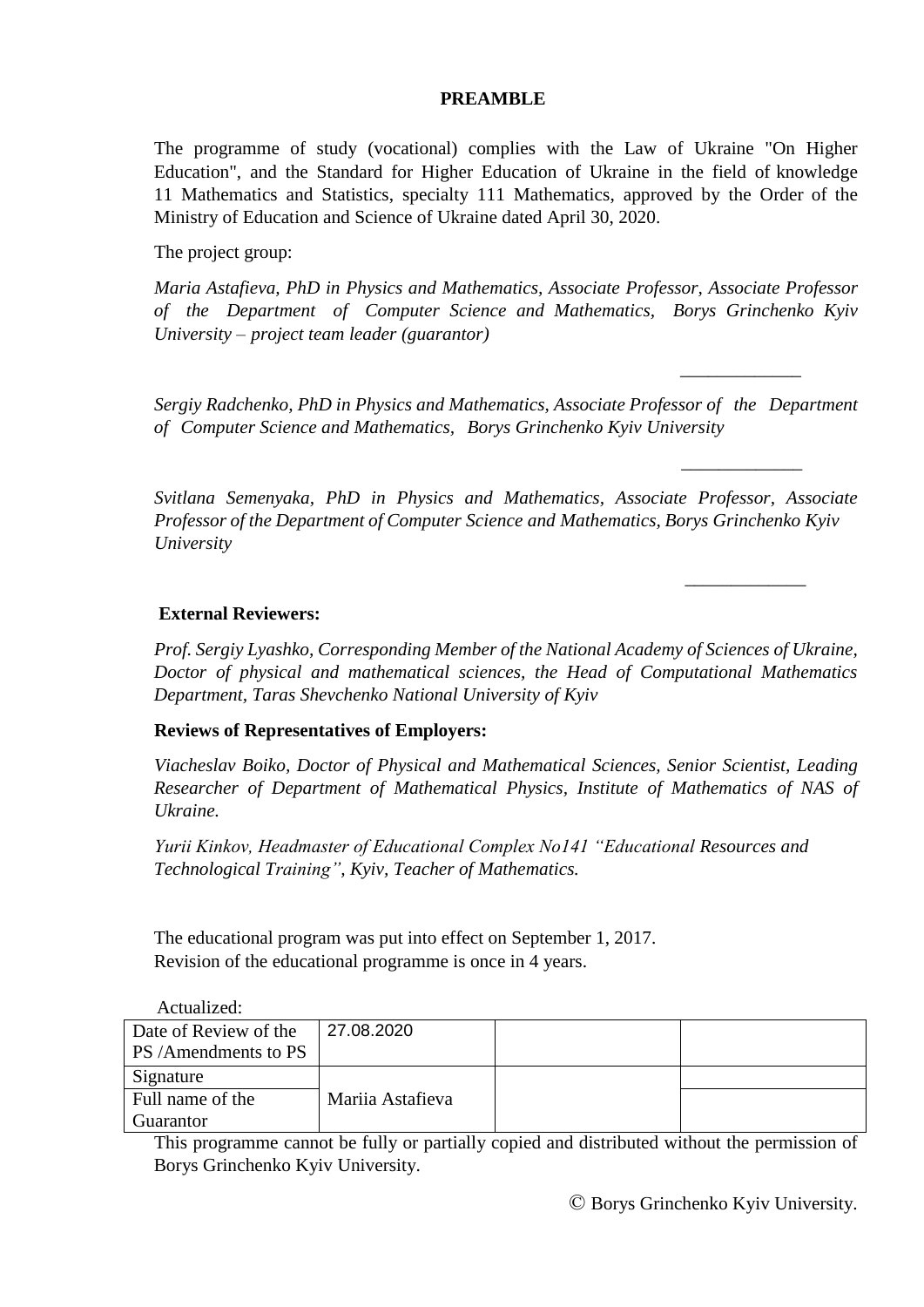#### **Grounding**

Changes to the programme of study (vocational) are caused by the need to clarify the content of the programme of study (vocational) 111.00.01 "Mathematics" approved by the Academic Council of Borys Grinchenko Kyiv University from March 23, 2017 protocol No 3 (order from May 26, 2017 No 348). The order of the Ministry of Education and Science of Ukraine dated April 30, 2020 No 577 on the approval of the standard for higher education in the specialty 111 "Mathematics" for Level One (Bachelor) of higher education is taken into account.

In addition, during the implementation of the programme of study (fulfilment of the curriculum, development of programmes for academic disciplines, conducting practical training and attestation) throughout 2017-2018, 2018-2019, 2019-2020 academic years, the support group received feedbacks from teachers, students, heads of practice institutions and employers with some wishes on how to optimize some components of the programme of study.

Therefore, according to the Standard for Higher Education of Ukraine in the field of knowledge 11 Mathematics and Statistics, specialty 111 Mathematics for Level One (Bachelor) of higher education and reviews of stakeholders the changes to the following parts has been made:

- general information about the programme of study (specification of qualification),
- competencies of a graduating student,
- results of studying,
- components of programme of study and their succession.

These changes caused the development of a new version of the description of the programme of study.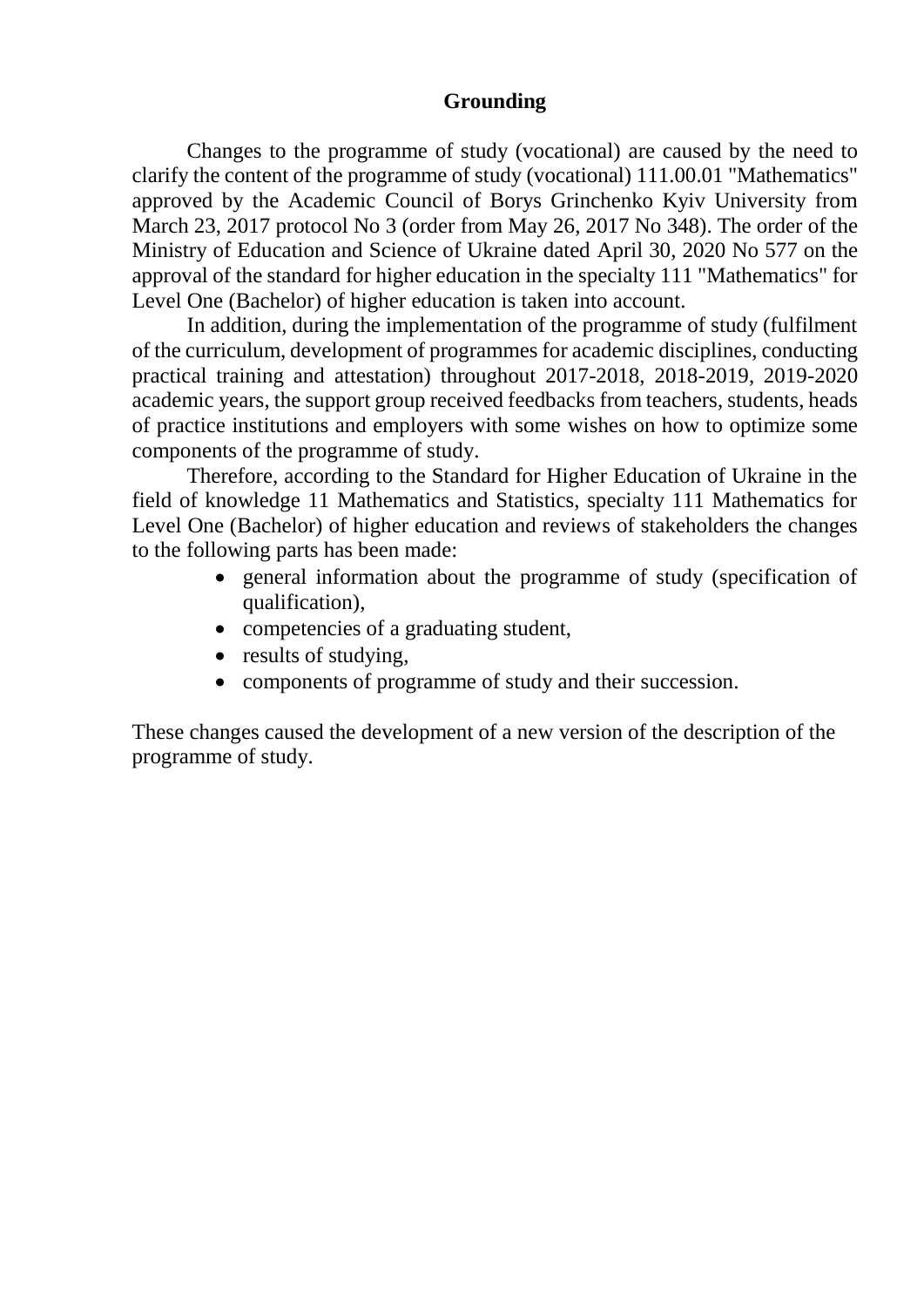## **I. PROFILE OF THE PROGRAMME OF STUDY (VOCATIONAL)**

#### 111.00.01 Mathematics Specialty 111 Mathematics

| 1 - General information         |                                                            |  |  |  |  |  |  |  |  |
|---------------------------------|------------------------------------------------------------|--|--|--|--|--|--|--|--|
| The full name of the higher     | Borys Grinchenko Kyiv University                           |  |  |  |  |  |  |  |  |
| education institution           | Faculty of Information Technology and Management           |  |  |  |  |  |  |  |  |
| and the structural unit         |                                                            |  |  |  |  |  |  |  |  |
| Degree of higher education and  | Degree of higher education - Bachelor                      |  |  |  |  |  |  |  |  |
| educational qualification       | Specialty - 111 Mathematics                                |  |  |  |  |  |  |  |  |
|                                 | Programme of study $-111.00.01$ Mathematics                |  |  |  |  |  |  |  |  |
|                                 | Qualification: Bachelor of Mathematics                     |  |  |  |  |  |  |  |  |
| Official name of the programme  | $111.00.01$ - Mathematics                                  |  |  |  |  |  |  |  |  |
| of study                        |                                                            |  |  |  |  |  |  |  |  |
| Type of diploma and term of     | 240 credits ECTS Bachelor degree, unitary                  |  |  |  |  |  |  |  |  |
| study according to the          | term of study: 3 years 10 months                           |  |  |  |  |  |  |  |  |
| programme                       |                                                            |  |  |  |  |  |  |  |  |
| Availability of accreditation   | the Ministry of Education and Science of Ukraine,          |  |  |  |  |  |  |  |  |
|                                 | certificate of accreditation (Order No 11003449)           |  |  |  |  |  |  |  |  |
|                                 | specialty 111 Mathematics                                  |  |  |  |  |  |  |  |  |
|                                 | the certificate is valid to June 1, 2022                   |  |  |  |  |  |  |  |  |
|                                 |                                                            |  |  |  |  |  |  |  |  |
|                                 | National Agency for Higher Education Quality Assurance.    |  |  |  |  |  |  |  |  |
|                                 | The deadline for programme submission is 2022              |  |  |  |  |  |  |  |  |
| <b>Cycle / Level</b>            | Level 6 of the National Qualification Framework of Ukraine |  |  |  |  |  |  |  |  |
|                                 | FQ-EHEA - cycle one, EQF-LLL - level 6                     |  |  |  |  |  |  |  |  |
| The education level required to | Complete secondary education                               |  |  |  |  |  |  |  |  |
| commence study under the        |                                                            |  |  |  |  |  |  |  |  |
| programme                       |                                                            |  |  |  |  |  |  |  |  |
| Language (s) of teaching        | Ukrainian                                                  |  |  |  |  |  |  |  |  |
| Validity of the programme of    | 2022                                                       |  |  |  |  |  |  |  |  |
| study                           |                                                            |  |  |  |  |  |  |  |  |
| Internet address of the         | http://kubg.edu.ua/                                        |  |  |  |  |  |  |  |  |
| permanent placement of the      |                                                            |  |  |  |  |  |  |  |  |
| description of the programme of |                                                            |  |  |  |  |  |  |  |  |
| study                           |                                                            |  |  |  |  |  |  |  |  |
|                                 |                                                            |  |  |  |  |  |  |  |  |

#### **2 - The purpose of the programme of study (vocational)**

To train experts who have fundamental and professional knowledge and developed practical skills in the field of modern fundamental and applied mathematics and mathematical modelling in various subject areas, and who are ready for further self-development and professional growth.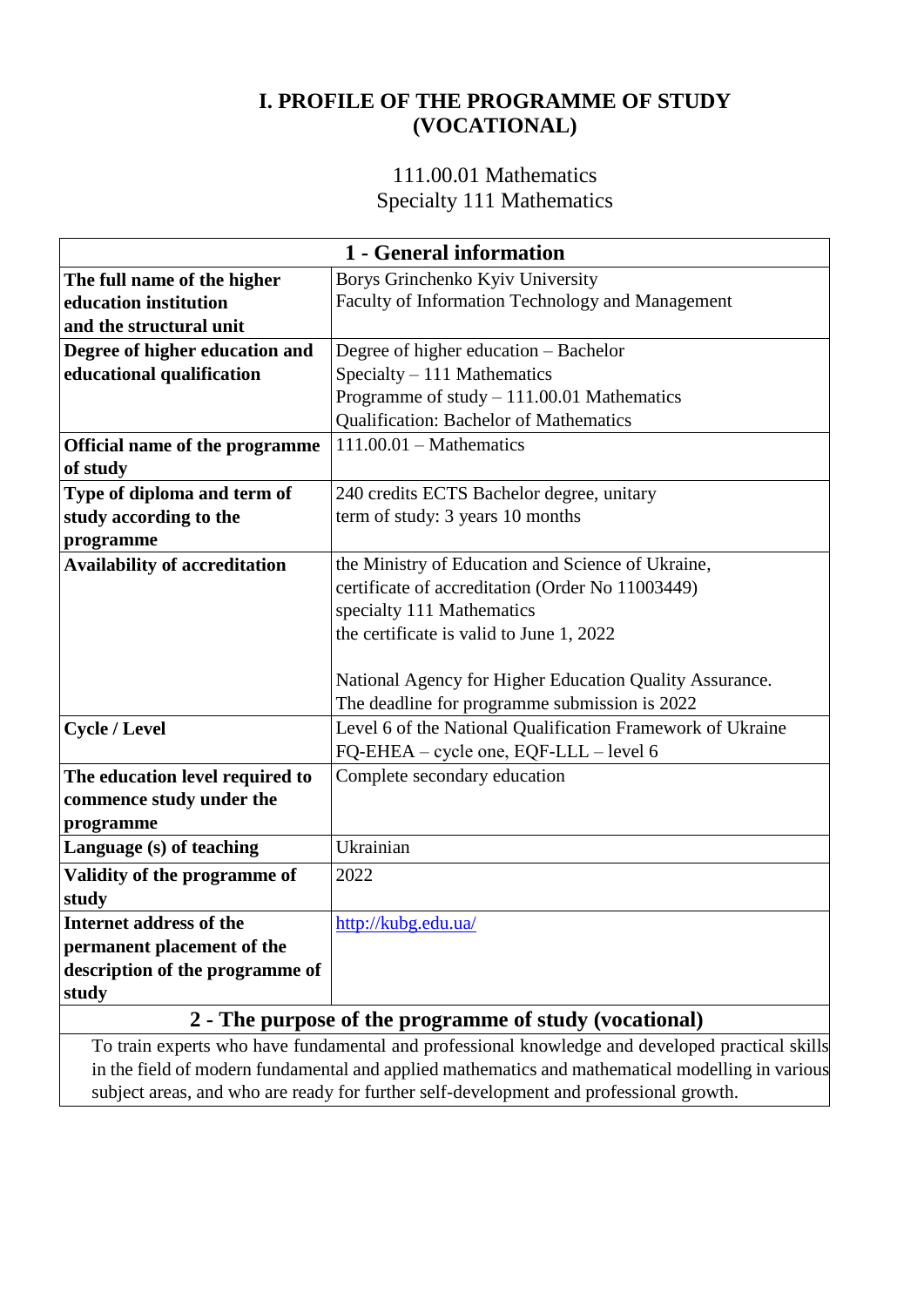|                                              | 3 - Characteristics of the programme of study                                                                                                                                                                                                                                                                                                                                                                                                                                                                                                                                                                                                                                                                                                                                                                                                                                                                                                                                                                                                                                                                                                                                                                                                                                   |
|----------------------------------------------|---------------------------------------------------------------------------------------------------------------------------------------------------------------------------------------------------------------------------------------------------------------------------------------------------------------------------------------------------------------------------------------------------------------------------------------------------------------------------------------------------------------------------------------------------------------------------------------------------------------------------------------------------------------------------------------------------------------------------------------------------------------------------------------------------------------------------------------------------------------------------------------------------------------------------------------------------------------------------------------------------------------------------------------------------------------------------------------------------------------------------------------------------------------------------------------------------------------------------------------------------------------------------------|
| <b>Subject area</b>                          | Objects of study and activity: mathematical structures, concepts and ideas for<br>modelling and developing the theory in order to explain and / or optimize<br>natural-technological or socio-economic phenomena;<br>Learning objective: training of experts able to solve complicated tasks and<br>practical problems of mathematics and mathematical modelling.<br>The theoretical content of the subject area: mathematics and theoretical<br>principles of mathematical methods of solving applied problems.<br>Methods, techniques and technologies: methods of algebra, geometry,<br>mathematical analysis, discrete mathematics, differential equations,<br>probability theory and mathematical statistics, mathematical physics,<br>computational mathematics, variational<br>calculus<br>and<br>optimization,<br>mathematical modelling, prediction of properties and behaviour of<br>mathematical models on the basis of empirical data; analysis of mathematical<br>objects and structures; methods of programming, methodology of abstract<br>thinking, analysis and synthesis; information, and communication<br>technologies.<br>Instruments and equipment: Specialized software.<br>The proportion of the volumes of the general and professional components and |
|                                              | optional parts:                                                                                                                                                                                                                                                                                                                                                                                                                                                                                                                                                                                                                                                                                                                                                                                                                                                                                                                                                                                                                                                                                                                                                                                                                                                                 |
|                                              | Obligatory part $-180$ ECTS credits (75%):                                                                                                                                                                                                                                                                                                                                                                                                                                                                                                                                                                                                                                                                                                                                                                                                                                                                                                                                                                                                                                                                                                                                                                                                                                      |
|                                              | - development of general competencies (28 ECTS credits, 840 hours)                                                                                                                                                                                                                                                                                                                                                                                                                                                                                                                                                                                                                                                                                                                                                                                                                                                                                                                                                                                                                                                                                                                                                                                                              |
|                                              | - professional and practical training (149 ECTS credits, 4470 hour, including<br>course work in the second year of study, practice in the $2nd$ , $3rd$ , and $4th$ years<br>of study, attestation exam);                                                                                                                                                                                                                                                                                                                                                                                                                                                                                                                                                                                                                                                                                                                                                                                                                                                                                                                                                                                                                                                                       |
|                                              | Field practice share: 22,5 ECTS credits (12,5 %).                                                                                                                                                                                                                                                                                                                                                                                                                                                                                                                                                                                                                                                                                                                                                                                                                                                                                                                                                                                                                                                                                                                                                                                                                               |
|                                              | Optional part $-60$ ECTS credits $(25\%)$ : free choice academic disciplines.                                                                                                                                                                                                                                                                                                                                                                                                                                                                                                                                                                                                                                                                                                                                                                                                                                                                                                                                                                                                                                                                                                                                                                                                   |
| Orientation of the                           | Programme of study (vocational) with applied focus.                                                                                                                                                                                                                                                                                                                                                                                                                                                                                                                                                                                                                                                                                                                                                                                                                                                                                                                                                                                                                                                                                                                                                                                                                             |
| programme of study                           | The program is based on well-known (classical) scientific results, taking into<br>account the current state of mathematics, its active penetration into a wide<br>variety of fields of knowledge and practical activity, focuses on topical<br>specializations, within which further professional and scientific careers are<br>possible.                                                                                                                                                                                                                                                                                                                                                                                                                                                                                                                                                                                                                                                                                                                                                                                                                                                                                                                                       |
| The main focus of                            | General education in the field of mathematics and its applications.                                                                                                                                                                                                                                                                                                                                                                                                                                                                                                                                                                                                                                                                                                                                                                                                                                                                                                                                                                                                                                                                                                                                                                                                             |
| the programme of<br>study                    | Focus on the formation of skills necessary for the application of mathematical<br>tools in applied fields (economics, finance, management, IT).                                                                                                                                                                                                                                                                                                                                                                                                                                                                                                                                                                                                                                                                                                                                                                                                                                                                                                                                                                                                                                                                                                                                 |
| <b>Specific features of</b><br>the programme |                                                                                                                                                                                                                                                                                                                                                                                                                                                                                                                                                                                                                                                                                                                                                                                                                                                                                                                                                                                                                                                                                                                                                                                                                                                                                 |
|                                              | 4 - Eligibility of graduates                                                                                                                                                                                                                                                                                                                                                                                                                                                                                                                                                                                                                                                                                                                                                                                                                                                                                                                                                                                                                                                                                                                                                                                                                                                    |
|                                              | to employment and further studying                                                                                                                                                                                                                                                                                                                                                                                                                                                                                                                                                                                                                                                                                                                                                                                                                                                                                                                                                                                                                                                                                                                                                                                                                                              |
| <b>Employment</b>                            | Graduates of specialty 111 Mathematics can hold those positions which<br>provide:<br>development, implementation and use of mathematical methods and<br>$\overline{\phantom{0}}$<br>algorithms in various fields, including economics, finance, IT;                                                                                                                                                                                                                                                                                                                                                                                                                                                                                                                                                                                                                                                                                                                                                                                                                                                                                                                                                                                                                             |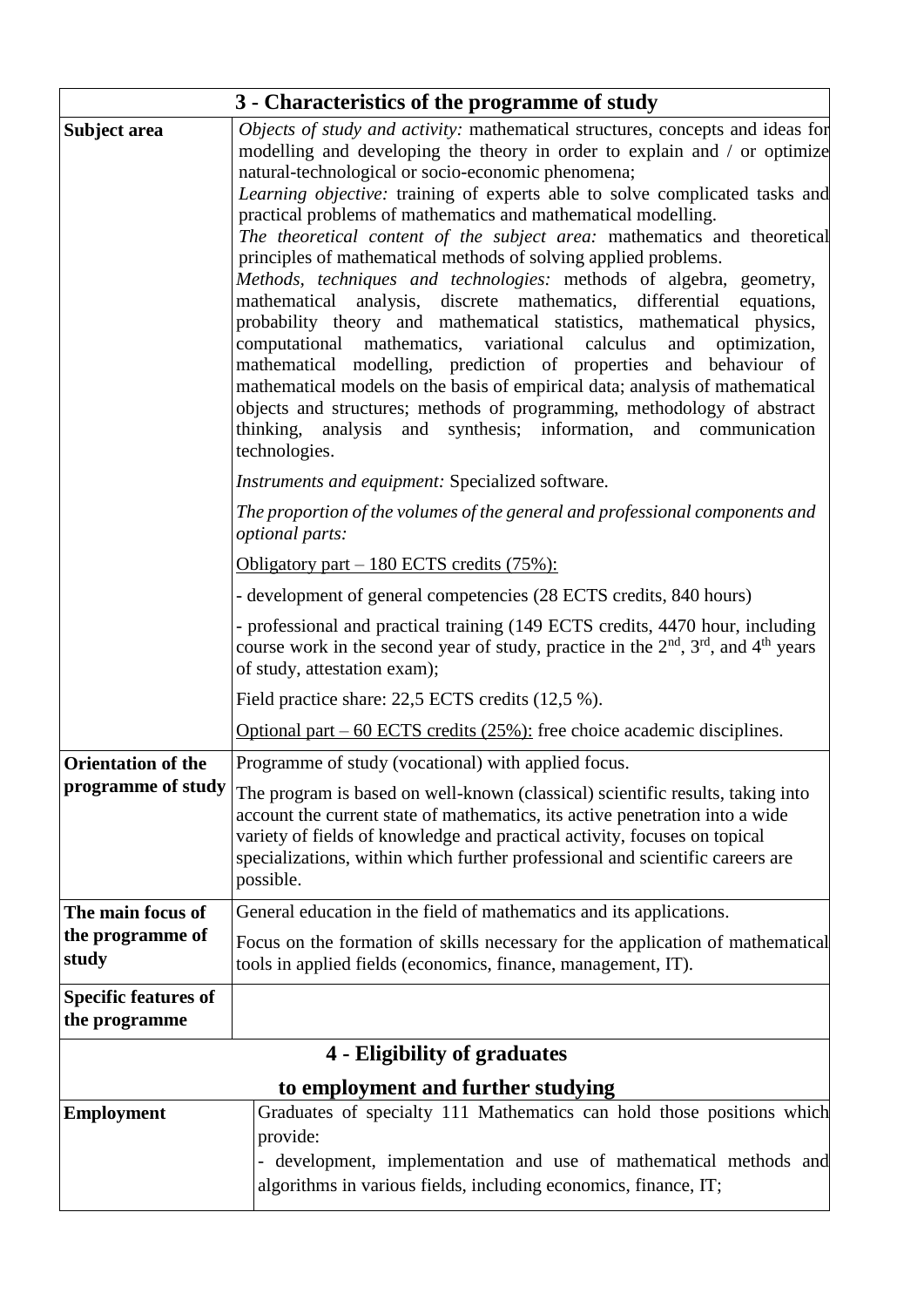|                           |         | - mathematical support of theoretical and applied research in the field of                                                                      |  |  |  |  |  |  |
|---------------------------|---------|-------------------------------------------------------------------------------------------------------------------------------------------------|--|--|--|--|--|--|
|                           |         | natural sciences, technical sciences and economics.                                                                                             |  |  |  |  |  |  |
|                           |         | Functional responsibilities of graduates may range from participation in                                                                        |  |  |  |  |  |  |
|                           |         | research to management.                                                                                                                         |  |  |  |  |  |  |
| <b>Academic rights of</b> |         | Possibility of obtaining education at the second (Master) level.                                                                                |  |  |  |  |  |  |
| graduates                 |         | Acquisition of additional qualifications according to the system of                                                                             |  |  |  |  |  |  |
|                           |         | postgraduate education                                                                                                                          |  |  |  |  |  |  |
|                           |         | 5 – Teaching and assessment                                                                                                                     |  |  |  |  |  |  |
| <b>Teaching and</b>       |         | Student-centered learning, individual-personality<br>approach. Teaching is                                                                      |  |  |  |  |  |  |
| learning                  |         | implemented through studies based on research, strengthening of practical                                                                       |  |  |  |  |  |  |
|                           |         | orientation and creative orientation is made in the form of a combination of                                                                    |  |  |  |  |  |  |
|                           |         | lectures, practical classes, independent study and research work using elements of                                                              |  |  |  |  |  |  |
|                           |         | discipleship training, solving applied tasks, implementing projects, educational                                                                |  |  |  |  |  |  |
|                           |         | and production practice, course work.                                                                                                           |  |  |  |  |  |  |
| <b>Assessment</b>         |         | An accumulative rating system that includes assessment of students for all types                                                                |  |  |  |  |  |  |
|                           |         | of classroom and non-auditing educational activity (current, module, final                                                                      |  |  |  |  |  |  |
|                           |         | control); modular control works, individual calculation and design work, tests,                                                                 |  |  |  |  |  |  |
|                           |         | credits, practice reports, course work, examinations, complex examination.                                                                      |  |  |  |  |  |  |
|                           |         | 6 - Programme competencies                                                                                                                      |  |  |  |  |  |  |
| <b>Integral</b>           |         | Ability to solve complex mathematical problems and practical problems                                                                           |  |  |  |  |  |  |
| competence                |         | in professional activity or in the process of learning that pre-sees                                                                            |  |  |  |  |  |  |
|                           |         | application of theories and methods of mathematics, statistics and                                                                              |  |  |  |  |  |  |
|                           |         | computer technologies and is characterized by complexity and / or                                                                               |  |  |  |  |  |  |
|                           |         | uncertainty of the conditions.                                                                                                                  |  |  |  |  |  |  |
| <b>General</b>            | $GC-1$  | The ability to abstract thinking, analysis and synthesis                                                                                        |  |  |  |  |  |  |
| competencies              | $GC-2$  | The ability to apply knowledge in practical situations                                                                                          |  |  |  |  |  |  |
| (GC)                      | $GC-3$  | Knowledge and understanding of the subject area and professional                                                                                |  |  |  |  |  |  |
|                           | $GC-4$  | activity                                                                                                                                        |  |  |  |  |  |  |
|                           | $GC-5$  | The ability to written and oral communication in official language<br>The ability to speak a foreign language                                   |  |  |  |  |  |  |
|                           | $GC-6$  | Skills to use information and communication technologies                                                                                        |  |  |  |  |  |  |
|                           | $GC-7$  | The ability to learn and master modern knowledge                                                                                                |  |  |  |  |  |  |
|                           | $GC-8$  | The ability to search, process and analyse information from various                                                                             |  |  |  |  |  |  |
|                           |         | sources                                                                                                                                         |  |  |  |  |  |  |
|                           | $GC-9$  | The ability to make well-grounded decisions                                                                                                     |  |  |  |  |  |  |
|                           | $GC-10$ | The ability to work in a team                                                                                                                   |  |  |  |  |  |  |
|                           | $GC-11$ | The ability to communicate with representatives of other professional                                                                           |  |  |  |  |  |  |
|                           |         | groups of different levels (with experts in other fields)                                                                                       |  |  |  |  |  |  |
|                           | $GC-12$ | The ability to work independently                                                                                                               |  |  |  |  |  |  |
|                           | $GC-13$ | Determination and persistence in terms of tasks and responsibilities                                                                            |  |  |  |  |  |  |
|                           | $GC-14$ | The ability to exercise one's rights and responsibilities as a member of                                                                        |  |  |  |  |  |  |
|                           |         | the society, to understand the values of civil (free democratic) society                                                                        |  |  |  |  |  |  |
|                           |         | and the need for its sustainable development, the rule of law, human and                                                                        |  |  |  |  |  |  |
|                           |         | civil rights and freedoms in Ukraine                                                                                                            |  |  |  |  |  |  |
|                           | $GC-15$ | The ability to preserve and multiply moral, cultural, scientific values and                                                                     |  |  |  |  |  |  |
|                           |         | achievements of the society based on understanding the history and                                                                              |  |  |  |  |  |  |
|                           |         | patterns of development of the subject area, its place in the general<br>system of knowledge about nature and society and in the development of |  |  |  |  |  |  |
|                           |         |                                                                                                                                                 |  |  |  |  |  |  |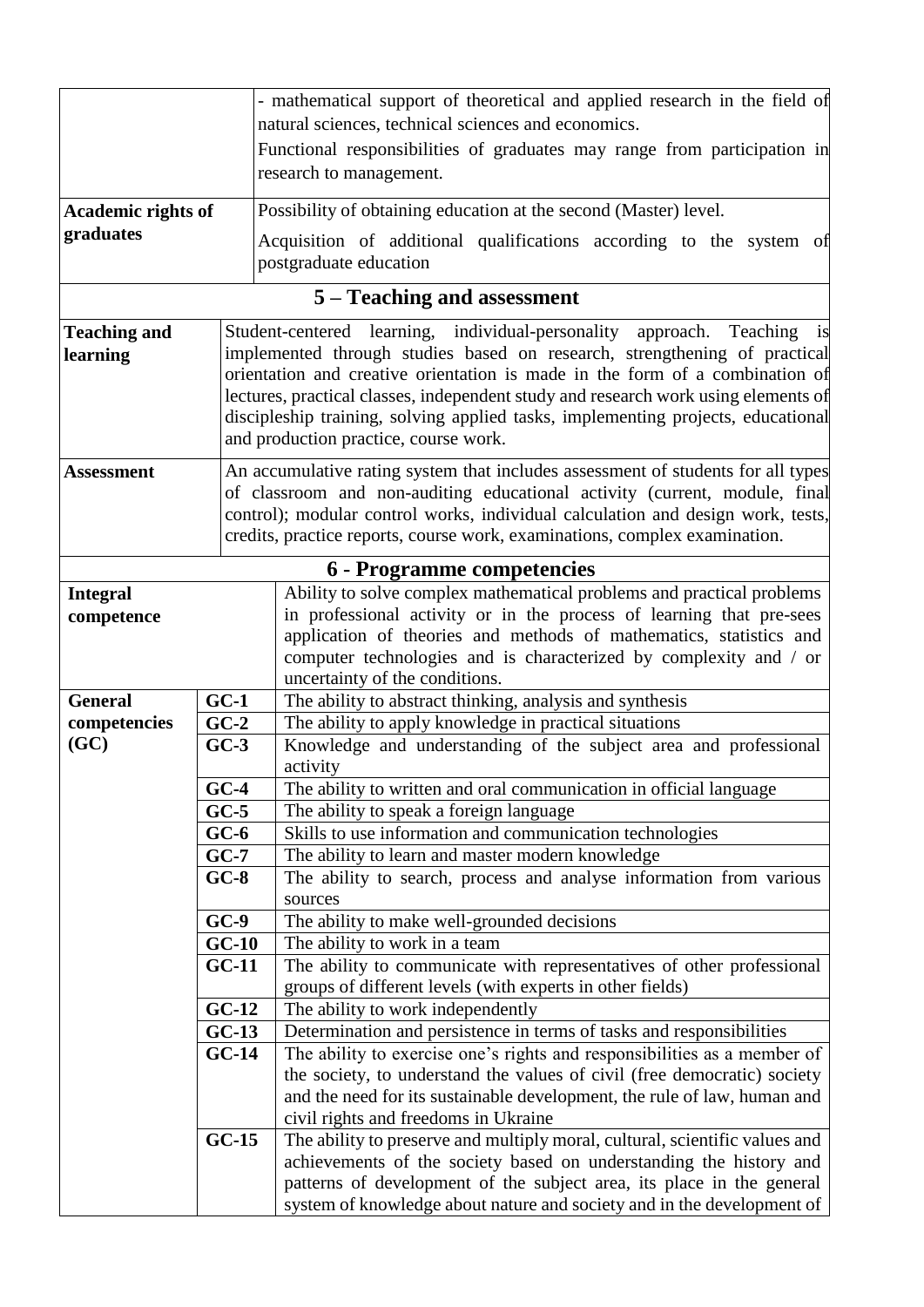|                     |                       | the society, techniques and technologies. The ability to use different                    |  |  |  |  |  |  |  |
|---------------------|-----------------------|-------------------------------------------------------------------------------------------|--|--|--|--|--|--|--|
|                     |                       | types and forms of physical activity for active leisure and a healthy                     |  |  |  |  |  |  |  |
|                     |                       | lifestyle                                                                                 |  |  |  |  |  |  |  |
|                     |                       |                                                                                           |  |  |  |  |  |  |  |
| <b>Professional</b> | $PC-1$                | The ability to formulate problems mathematically and in symbolic form                     |  |  |  |  |  |  |  |
| competencies        |                       | in order to simplify their analysis and solution.                                         |  |  |  |  |  |  |  |
| (PC)                | $PC-2$                | The ability to provide mathematical reasoning and conclusions from                        |  |  |  |  |  |  |  |
|                     |                       | them in a form suitable for the target audience, which is addressed, both                 |  |  |  |  |  |  |  |
|                     |                       | verbally and in writing, as well as to understand the mathematical                        |  |  |  |  |  |  |  |
|                     |                       | considerations of other persons involved in solving the same problem.                     |  |  |  |  |  |  |  |
|                     | $PC-3$                | The ability to conduct and identify reasoning in mathematical proofs on                   |  |  |  |  |  |  |  |
|                     |                       | the basis of the axiomatic approach, to arrange them in a logical order,                  |  |  |  |  |  |  |  |
|                     |                       | and to distinguish main ideas from details and technical calculations.                    |  |  |  |  |  |  |  |
|                     | $PC-4$                | The ability to conduct mathematical proofs on the basis of the axiomatic                  |  |  |  |  |  |  |  |
|                     |                       | approach, the ability to distinguish plausible arguments from formally                    |  |  |  |  |  |  |  |
|                     |                       | flawless.                                                                                 |  |  |  |  |  |  |  |
|                     | $PC-5$                | The ability to quantitative thinking.                                                     |  |  |  |  |  |  |  |
|                     | $PC-6$                | The ability to develop and study mathematical models of phenomena,                        |  |  |  |  |  |  |  |
|                     |                       | processes and systems.                                                                    |  |  |  |  |  |  |  |
|                     | $PC-7$                |                                                                                           |  |  |  |  |  |  |  |
|                     |                       | The ability to apply numerical methods for the study of mathematical                      |  |  |  |  |  |  |  |
|                     |                       | models.                                                                                   |  |  |  |  |  |  |  |
|                     | <b>PC-8</b>           | The ability to analyse mathematical structures, including the evaluation                  |  |  |  |  |  |  |  |
|                     |                       | of the validity and effectiveness of the used mathematical approaches.                    |  |  |  |  |  |  |  |
| $PC-9$              |                       | The ability to use specialized programming languages and software                         |  |  |  |  |  |  |  |
|                     |                       | packages.                                                                                 |  |  |  |  |  |  |  |
|                     | $PC-10$               | The ability to use computational tools for numerical and symbolic                         |  |  |  |  |  |  |  |
|                     |                       | calculations.                                                                             |  |  |  |  |  |  |  |
|                     | <b>PC-11</b>          | The ability to apply mathematical facts, theorems, methods and                            |  |  |  |  |  |  |  |
|                     |                       | algorithms, software packages to solving applied problems from various                    |  |  |  |  |  |  |  |
|                     |                       | spheres of human life and society.                                                        |  |  |  |  |  |  |  |
|                     | <b>PC-12</b>          | The ability on the basis of standard mathematical models to analyse large                 |  |  |  |  |  |  |  |
|                     |                       | amounts of information, predict socio-economic processes, assess the                      |  |  |  |  |  |  |  |
|                     |                       | state and prospects of business development, model the decision-making                    |  |  |  |  |  |  |  |
|                     |                       | process and the results of their implementation.                                          |  |  |  |  |  |  |  |
|                     |                       | 7 – Programme learning outcomes                                                           |  |  |  |  |  |  |  |
|                     |                       |                                                                                           |  |  |  |  |  |  |  |
| PLO <sub>1</sub>    |                       | To know the main stages of historical development of mathematical knowledge and           |  |  |  |  |  |  |  |
|                     |                       | paradigms, to understand modern trends in mathematics.                                    |  |  |  |  |  |  |  |
| PLO <sub>2</sub>    |                       | To understand the legal, ethical and psychological aspects of professional activity.      |  |  |  |  |  |  |  |
| PLO <sub>3</sub>    |                       | To know the principles of modus ponens (rule for deriving logical expressions), and       |  |  |  |  |  |  |  |
|                     |                       | modus tollens (proof from supra), and to use conditions, formulation, conclusions, proofs |  |  |  |  |  |  |  |
|                     |                       | and implications of mathematical statements.                                              |  |  |  |  |  |  |  |
| PLO <sub>4</sub>    |                       | To understand fundamental mathematics at the level required to achieve other              |  |  |  |  |  |  |  |
|                     |                       | requirements of the program of study.                                                     |  |  |  |  |  |  |  |
| PLO <sub>5</sub>    |                       | To have the skills of using specialized software of computer and applied mathematics and  |  |  |  |  |  |  |  |
|                     |                       | to be able to use Internet resources.                                                     |  |  |  |  |  |  |  |
| PLO <sub>6</sub>    |                       | To kow the methods of mathematical modelling of natural and / or social processes.        |  |  |  |  |  |  |  |
|                     |                       |                                                                                           |  |  |  |  |  |  |  |
| PLO <sub>7</sub>    |                       | To explain mathematical concepts in a language understandable for non-specialists in the  |  |  |  |  |  |  |  |
|                     | field of mathematics. |                                                                                           |  |  |  |  |  |  |  |
| PLO <sub>8</sub>    |                       | The ability to written and oral communication in Ukrainian and one of the foreign         |  |  |  |  |  |  |  |
|                     | languages.            |                                                                                           |  |  |  |  |  |  |  |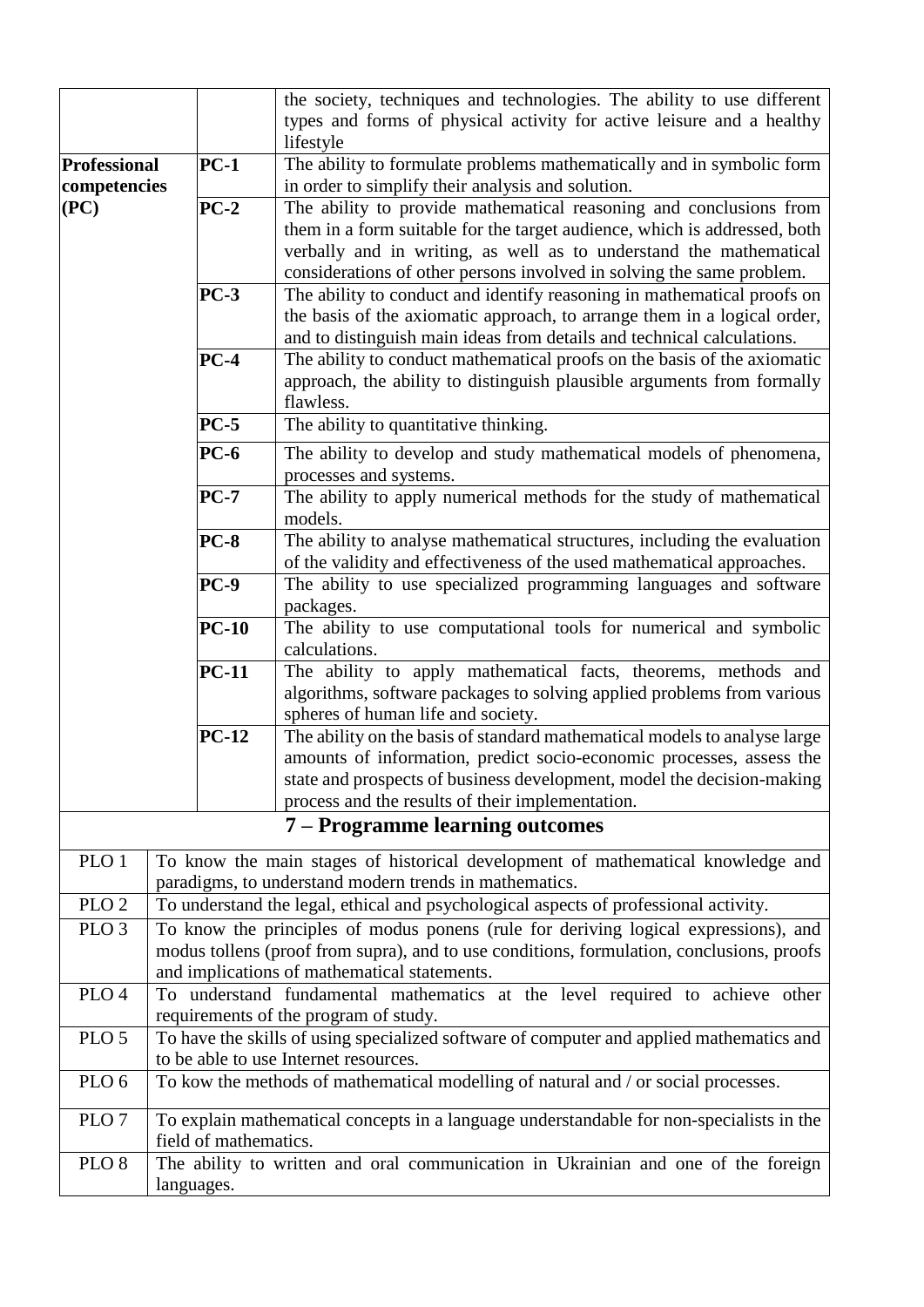| PLO <sub>9</sub>     |                                             | To be able to work with special literature in a foreign language                                                                                                                                                                                                                                                                                                                                                                                                                                                                                                                                                                                                                                                                                                                                                                                                                  |  |  |  |  |  |  |  |  |  |
|----------------------|---------------------------------------------|-----------------------------------------------------------------------------------------------------------------------------------------------------------------------------------------------------------------------------------------------------------------------------------------------------------------------------------------------------------------------------------------------------------------------------------------------------------------------------------------------------------------------------------------------------------------------------------------------------------------------------------------------------------------------------------------------------------------------------------------------------------------------------------------------------------------------------------------------------------------------------------|--|--|--|--|--|--|--|--|--|
| <b>PLO 10</b>        | known models.                               | To solve problems with suitable mathematical methods, check the conditions for<br>performing mathematical statements, correctly transfer the conditions and statements to<br>new classes of objects, find and analyse the correspondences between the problem and                                                                                                                                                                                                                                                                                                                                                                                                                                                                                                                                                                                                                 |  |  |  |  |  |  |  |  |  |
| <b>PLO 11</b>        | transformations of mathematical models.     | To solve specific mathematical problems that are formally formulated; carry out basic                                                                                                                                                                                                                                                                                                                                                                                                                                                                                                                                                                                                                                                                                                                                                                                             |  |  |  |  |  |  |  |  |  |
| <b>PLO 12</b>        | databases and other sources of information. | To search for the necessary scientific and technical information in the scientific literature,                                                                                                                                                                                                                                                                                                                                                                                                                                                                                                                                                                                                                                                                                                                                                                                    |  |  |  |  |  |  |  |  |  |
| <b>PLO 13</b>        |                                             | To know the theoretical basics and apply methods of mathematical analysis to the study<br>of the functions of one and many actual variables.                                                                                                                                                                                                                                                                                                                                                                                                                                                                                                                                                                                                                                                                                                                                      |  |  |  |  |  |  |  |  |  |
| <b>PLO 14</b>        | to solving professional problems.           | To know the theoretical basics and apply methods of analytical and differential geometry                                                                                                                                                                                                                                                                                                                                                                                                                                                                                                                                                                                                                                                                                                                                                                                          |  |  |  |  |  |  |  |  |  |
| <b>PLO 15</b>        | structures.                                 | To know the theoretical basics and apply algebraic methods to the study of mathematical                                                                                                                                                                                                                                                                                                                                                                                                                                                                                                                                                                                                                                                                                                                                                                                           |  |  |  |  |  |  |  |  |  |
| <b>PLO 16</b>        |                                             | To know the theoretical basics and apply the methods of topology, functional analysis and<br>theory of differential equations to the study of dynamical systems.                                                                                                                                                                                                                                                                                                                                                                                                                                                                                                                                                                                                                                                                                                                  |  |  |  |  |  |  |  |  |  |
| <b>PLO 17</b>        |                                             | To know the theoretical basics and apply the basic methods of probability theory, random<br>process theory and mathematical statistics to studying of random phenomena, testing<br>hypotheses, processing of actual data and analysing durable random phenomena.                                                                                                                                                                                                                                                                                                                                                                                                                                                                                                                                                                                                                  |  |  |  |  |  |  |  |  |  |
| <b>PLO 18</b>        | complex variable.                           | To know the theoretical basics and apply the methods of the theory of functions of a                                                                                                                                                                                                                                                                                                                                                                                                                                                                                                                                                                                                                                                                                                                                                                                              |  |  |  |  |  |  |  |  |  |
| <b>PLO 19</b>        | and phenomena                               | To know the theoretical basics and apply the methods of mathematical physics to<br>modelling real physical, biological, environmental, socio-economic and other processes                                                                                                                                                                                                                                                                                                                                                                                                                                                                                                                                                                                                                                                                                                         |  |  |  |  |  |  |  |  |  |
| <b>PLO 20</b>        |                                             | To solve basic mathematical tasks of data analysis; apply basic general mathematical<br>models to specific situations; have skills in information management and application of<br>computer tools for statistical data analysis.                                                                                                                                                                                                                                                                                                                                                                                                                                                                                                                                                                                                                                                  |  |  |  |  |  |  |  |  |  |
| <b>PLO 21</b>        |                                             | To solve typical problems of mathematical analysis, algebra, differential and integral<br>equations, optimization with the help of numerical methods.                                                                                                                                                                                                                                                                                                                                                                                                                                                                                                                                                                                                                                                                                                                             |  |  |  |  |  |  |  |  |  |
| <b>PLO 22</b>        |                                             | To be able to formalize the tasks of a particular subject area, define their mathematical<br>formulation and choose a rational method and algorithm of solving.                                                                                                                                                                                                                                                                                                                                                                                                                                                                                                                                                                                                                                                                                                                   |  |  |  |  |  |  |  |  |  |
| <b>PLO 23</b>        | in particular, Big Data tools.              | To use in practice specialized software products and software systems for data analysis,                                                                                                                                                                                                                                                                                                                                                                                                                                                                                                                                                                                                                                                                                                                                                                                          |  |  |  |  |  |  |  |  |  |
| <b>PLO 24</b>        |                                             | To be able to use modern technologies of programming and software development,<br>software implementation of numerical and symbolic algorithms.                                                                                                                                                                                                                                                                                                                                                                                                                                                                                                                                                                                                                                                                                                                                   |  |  |  |  |  |  |  |  |  |
|                      |                                             | 8 - Resource support for the implementation of the programme                                                                                                                                                                                                                                                                                                                                                                                                                                                                                                                                                                                                                                                                                                                                                                                                                      |  |  |  |  |  |  |  |  |  |
| <b>Staff support</b> |                                             | Staff support of the programme of study consists of the teaching<br>department<br>the<br>Computer Science<br>staff<br>of<br>of<br>and<br>Mathematics, the Faculty of Information Technology<br>and<br>Management, which ensures 90% of professional disciplines.<br>Teaching of some disciplines is performed by teaching staff of the<br>department of Foreign Languages (Faculty of Law and International<br>Relations), department of Philosophy and Ukrainian History<br>(Faculty of History and Philosophy), department of Ukrainian<br>language (Institute of Philology), department of Physical Education<br>and Sport Pedagogy (Faculty of Health, Physical Education and<br>Sports), department of Theory and History of pedagogy<br>(Pedagogical Institute),<br>department of General,<br>Age<br>and<br>Pedagogical Psychology<br>(Institute of Human Sciences).<br>The |  |  |  |  |  |  |  |  |  |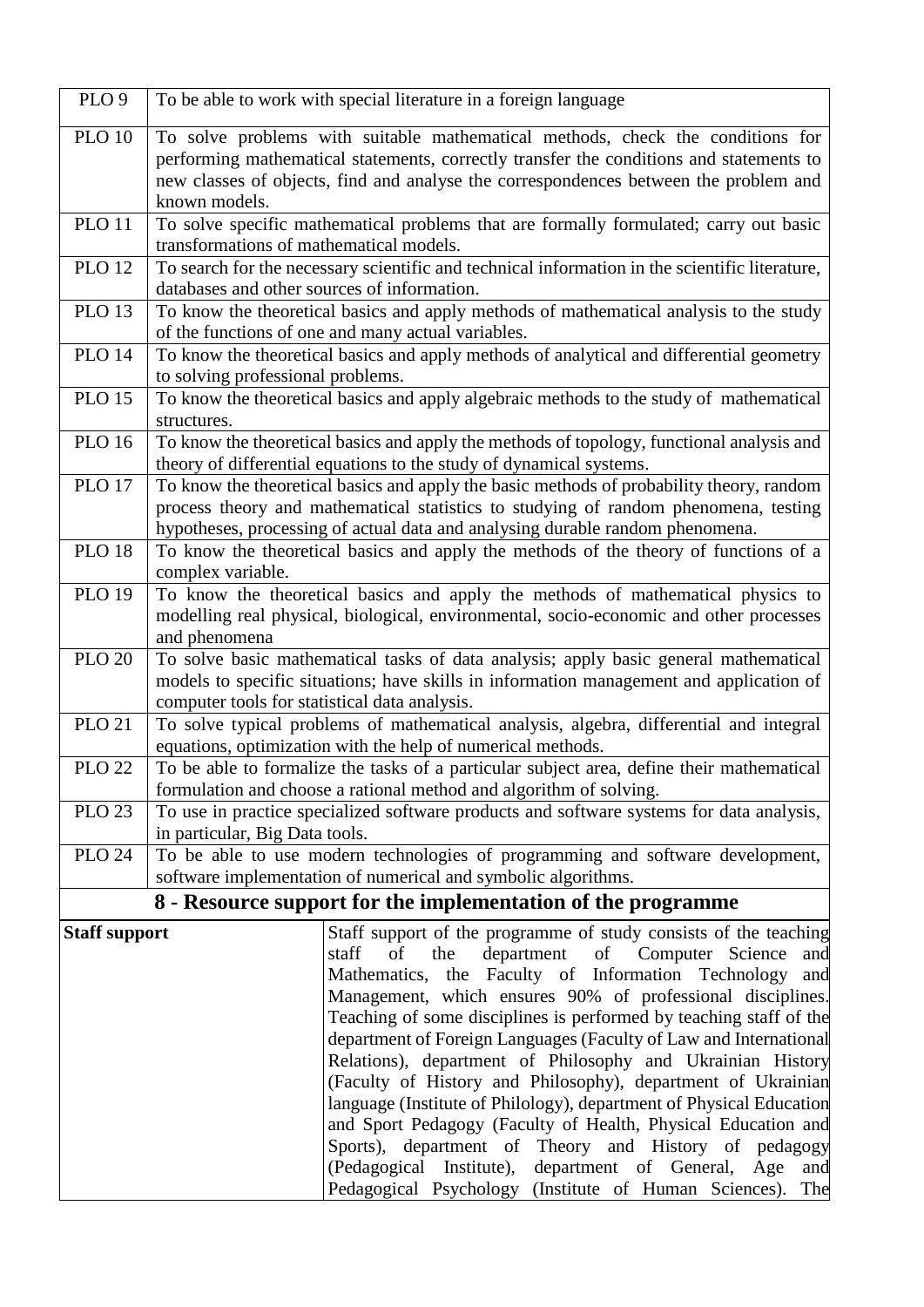|                                       | practical orientation of the programme involves a wide participation    |
|---------------------------------------|-------------------------------------------------------------------------|
|                                       | of specialists, which corresponds to the direction of the programme     |
|                                       | and strengthens the synergistic connection of theoretical and           |
|                                       | practical training.                                                     |
|                                       | PS guarantor and teaching staff that ensures the programmes             |
|                                       | implementation meets the requirements set by the licensing              |
|                                       | conditions of educational activities of educational institutions.       |
| <b>Material and technical support</b> | Plenty of specialized computer classes and laboratories equipped        |
|                                       | with computers with appropriate software, multimedia equipment,         |
|                                       | visual and methodological materials. All computers in classrooms        |
|                                       | have access to the Internet.                                            |
|                                       | Special classrooms, gyms.                                               |
| Information,                          | Educational and methodological support has been developed for all       |
| educational and methodological        | disciplines: programmes of study for academic disciplines;              |
|                                       | methodical materials for conducting seminars and practical classes;     |
| support                               | didactic support for independent work of students (with the use of      |
|                                       | ICT); programmes for all types of practice; methodical support of       |
|                                       | attestation. In order to expand access to quality study, e-learning     |
|                                       | courses have been created in the distance learning system Moodle.       |
|                                       | The main informational support is provided by library electronic        |
|                                       | resources, electronic scientific editions, electronic training courses, |
|                                       | Microsoft cloud services.                                               |
|                                       |                                                                         |
|                                       | 9 - Academic mobility                                                   |
| <b>National Credit Mobility</b>       |                                                                         |
| <b>International Credit Mobility</b>  | Student mobility agreements were signed with Vilnius University         |
|                                       | (Lithuania)                                                             |
| <b>Training of foreign applicants</b> | The license provides the training of foreigners and persons without     |
| for higher education                  | citizenship. The study is conducted in Ukrainian, so only citizens of   |
|                                       | other countries who speak Ukrainian at least at level B1 can receive    |
|                                       | education according to this programme of study.                         |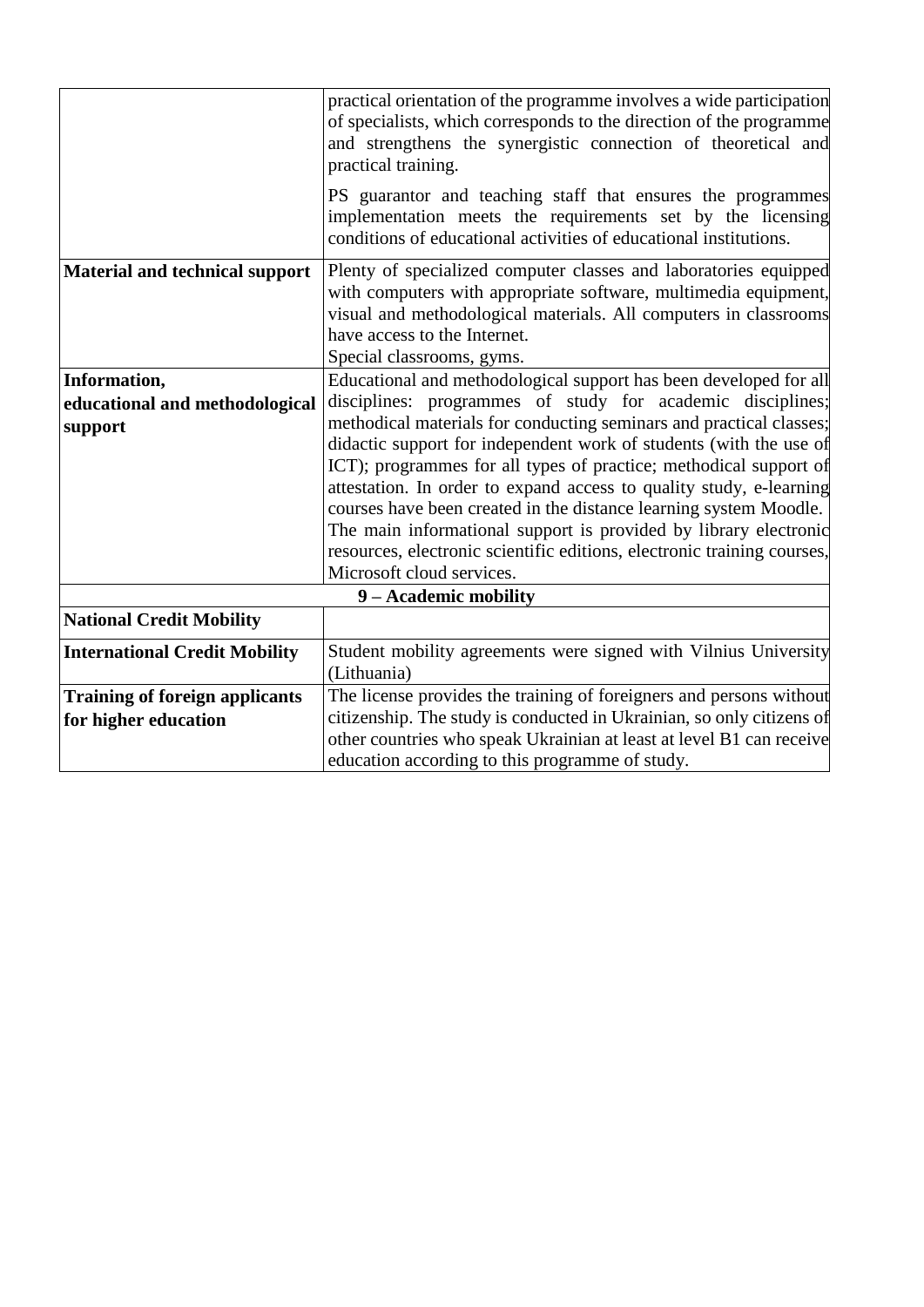#### **ІІ. The List of the Components of the Programme of Study (vocational) Mathematics and Their Logical Coherence**

| <b>Component</b>                         | <b>Components of the Programme of</b>                                         | <b>Credits</b> | <b>The Form</b> |  |  |  |  |  |  |  |  |
|------------------------------------------|-------------------------------------------------------------------------------|----------------|-----------------|--|--|--|--|--|--|--|--|
| Code                                     | Study (academic discipline, practice,                                         | <b>ECTS</b>    | of the Final    |  |  |  |  |  |  |  |  |
|                                          | degree paper)                                                                 |                | <b>Control</b>  |  |  |  |  |  |  |  |  |
| $\mathbf{1}$                             | 2                                                                             | 3              | 4               |  |  |  |  |  |  |  |  |
|                                          | <b>Compulsory components of PS</b>                                            |                |                 |  |  |  |  |  |  |  |  |
| <b>Formation of general competencies</b> |                                                                               |                |                 |  |  |  |  |  |  |  |  |
| ОДЗ.01                                   | <b>University Studies</b>                                                     | 4              | credit          |  |  |  |  |  |  |  |  |
|                                          | I am a student                                                                |                |                 |  |  |  |  |  |  |  |  |
|                                          | Service leadership                                                            | 1              |                 |  |  |  |  |  |  |  |  |
|                                          | Introduction to specialty                                                     | $\overline{2}$ |                 |  |  |  |  |  |  |  |  |
| ОДЗ.02                                   | Foreign Language                                                              | 10             | exam            |  |  |  |  |  |  |  |  |
| ОДЗ.03                                   | <b>Physical Education</b>                                                     | $\overline{4}$ | credit          |  |  |  |  |  |  |  |  |
| ОДЗ.04                                   | <b>Ukrainian Studies</b>                                                      | 6              | exam            |  |  |  |  |  |  |  |  |
|                                          | History of Ukrainian Culture                                                  | $\overline{2}$ |                 |  |  |  |  |  |  |  |  |
|                                          | Culture of oral and written speech (Ukrainian)                                | $\overline{2}$ |                 |  |  |  |  |  |  |  |  |
|                                          | Rights of a human and citizen of Ukraine                                      | $\overline{2}$ |                 |  |  |  |  |  |  |  |  |
| ОДЗ.05                                   | <b>Philosophical Studies</b>                                                  | $\overline{4}$ | exam            |  |  |  |  |  |  |  |  |
|                                          | <b>Formation of professional competencies</b>                                 |                |                 |  |  |  |  |  |  |  |  |
| ОДФ.01                                   | <b>Elementary Mathematics (practicum)</b>                                     | 8              | exam            |  |  |  |  |  |  |  |  |
| ОДФ.02                                   | Linear Algebra                                                                | $\overline{4}$ | exam            |  |  |  |  |  |  |  |  |
| ОДФ.03                                   | Mathematical Analysis 1                                                       | 11             | exam            |  |  |  |  |  |  |  |  |
| ОДФ.04                                   | <b>Computer Science and Programming</b>                                       | 9              | credit          |  |  |  |  |  |  |  |  |
| ОДФ.05                                   | <b>Analytical Geometry</b>                                                    | $\overline{4}$ | exam            |  |  |  |  |  |  |  |  |
| ОДФ.06                                   | Algebra and Number Theory                                                     | $\overline{5}$ | exam            |  |  |  |  |  |  |  |  |
| ОДФ.07                                   | <b>Mathematical Analysis 2</b>                                                | 11             | exam            |  |  |  |  |  |  |  |  |
| ОДФ.08                                   | Probability Theory and Mathematical Statistics                                | 5              | exam            |  |  |  |  |  |  |  |  |
| ОДФ.09                                   | <b>Discrete Mathematics</b>                                                   | $\overline{4}$ | exam            |  |  |  |  |  |  |  |  |
| ОДФ.10                                   | Methods of Optimization and Operations<br>Research                            | $\overline{4}$ | credit          |  |  |  |  |  |  |  |  |
| $\overline{O}$ ДФ.11                     |                                                                               |                |                 |  |  |  |  |  |  |  |  |
| ОДФ.12                                   | Course paper in Mathematics<br><b>Complex Analysis and Operating Calculus</b> | $\overline{7}$ | credit          |  |  |  |  |  |  |  |  |
| ОДФ.13                                   | Differential Geometry and Topology                                            | $\overline{5}$ | exam            |  |  |  |  |  |  |  |  |
| ОДФ.14                                   | <b>Theoretical Mechanics</b>                                                  | $\overline{4}$ | exam<br>exam    |  |  |  |  |  |  |  |  |
| ОДФ.15                                   | Differential Equations and Dynamic Systems                                    | 12             |                 |  |  |  |  |  |  |  |  |
|                                          | <b>Ordinary Differential Equations</b>                                        | $\overline{4}$ |                 |  |  |  |  |  |  |  |  |
|                                          | <b>Integral Equations</b>                                                     | $\overline{2}$ | exam<br>credit  |  |  |  |  |  |  |  |  |
|                                          | Modelling of Dynamic Systems                                                  | $\overline{2}$ | credit          |  |  |  |  |  |  |  |  |
|                                          | <b>Equations of Mathematical Physics</b>                                      | $\overline{4}$ | exam            |  |  |  |  |  |  |  |  |
| ОДФ.16                                   | <b>Numerical Methods</b>                                                      | $\overline{4}$ | credit          |  |  |  |  |  |  |  |  |
| ОДФ.17                                   | Projective Geometry and Image Methods                                         | $\overline{4}$ | credit          |  |  |  |  |  |  |  |  |
| ОДФ.18                                   | Analysis of Big Data                                                          | 6              | exam            |  |  |  |  |  |  |  |  |
| ОДФ.19                                   | <b>Functional Analysis and Variation Calculus</b>                             | $\overline{4}$ |                 |  |  |  |  |  |  |  |  |
| ОДФ.20                                   | Econometrics                                                                  | 5              | exam<br>credit  |  |  |  |  |  |  |  |  |
|                                          |                                                                               |                |                 |  |  |  |  |  |  |  |  |

## **2.1 The List of the Components of the PS**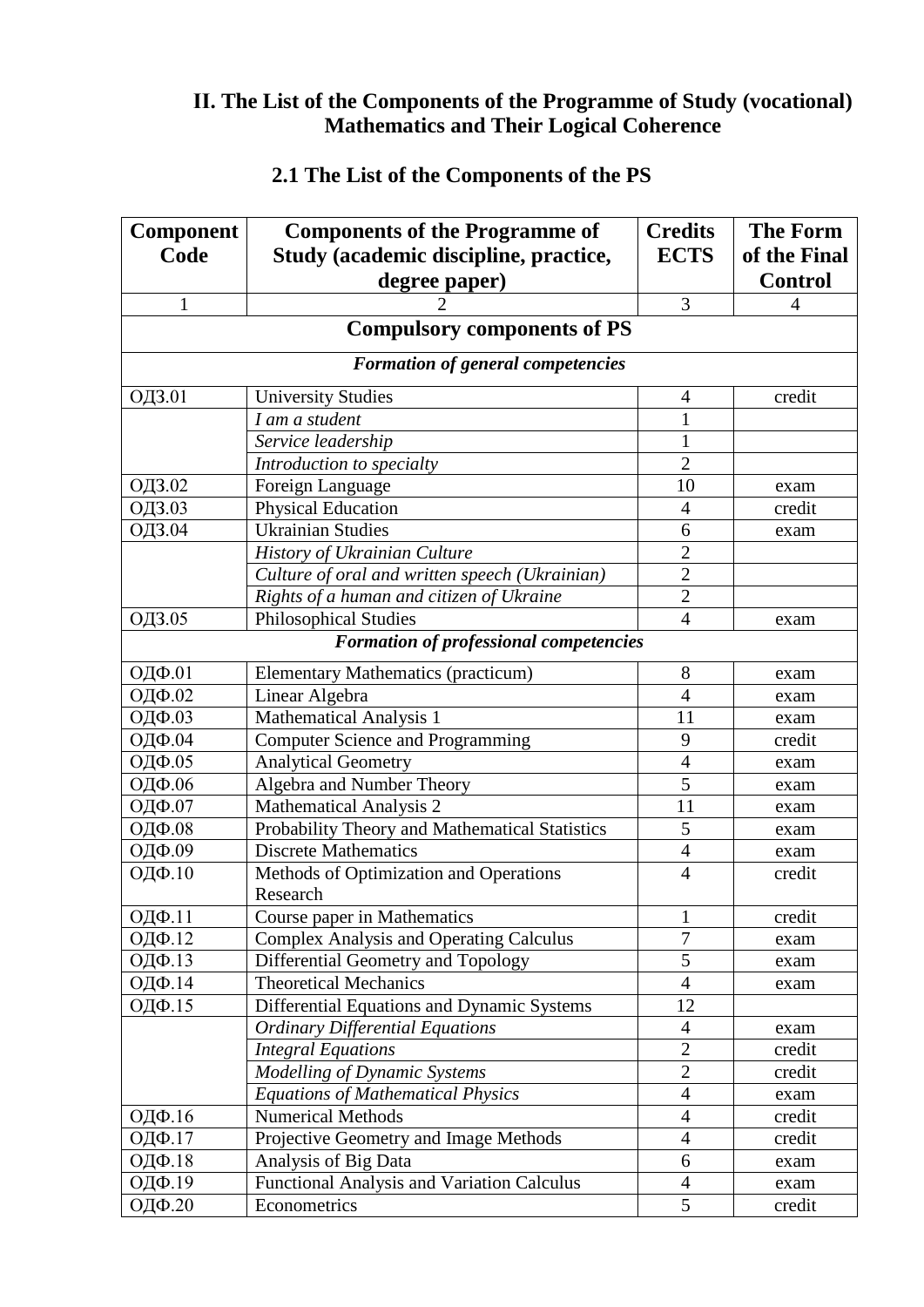| ОДФ.21                                                 | Decision theory                                                          | $\overline{4}$ | credit  |  |  |  |  |  |  |  |  |
|--------------------------------------------------------|--------------------------------------------------------------------------|----------------|---------|--|--|--|--|--|--|--|--|
| <b>ОДФ.22</b>                                          | Applied Modelling and Programming                                        | $\overline{7}$ | exam    |  |  |  |  |  |  |  |  |
|                                                        | Total for theoretical training                                           | 156            |         |  |  |  |  |  |  |  |  |
|                                                        | <b>Practice</b>                                                          |                |         |  |  |  |  |  |  |  |  |
| $O\Pi.01$                                              | <b>Educational (in Mathematics)</b>                                      | 6              | credit  |  |  |  |  |  |  |  |  |
| $\overline{OH.02}$                                     | Productive (in Mathematics)                                              | 16,5           | credit  |  |  |  |  |  |  |  |  |
| Total for practice                                     |                                                                          | 22,5           |         |  |  |  |  |  |  |  |  |
|                                                        | <b>Attestation</b>                                                       |                |         |  |  |  |  |  |  |  |  |
| OA.1                                                   | <b>Complex Examination</b>                                               | 1,5            |         |  |  |  |  |  |  |  |  |
|                                                        | Total amount of the compulsory components:                               |                | 180     |  |  |  |  |  |  |  |  |
| <b>Optional components of EP</b>                       |                                                                          |                |         |  |  |  |  |  |  |  |  |
| Optional block 1 - "Secondary Education (Mathematics)" |                                                                          |                |         |  |  |  |  |  |  |  |  |
| ВДС.1.01                                               | Psychology                                                               | $\overline{4}$ | credit  |  |  |  |  |  |  |  |  |
| ВДС.1.02                                               | Pedagogy                                                                 | 5              | exam    |  |  |  |  |  |  |  |  |
| ВДС.1.03                                               | <b>Inclusive Education</b>                                               | $\overline{4}$ | credit  |  |  |  |  |  |  |  |  |
| ВДС.1.04                                               | <b>E-learning Technologies</b>                                           | $\overline{4}$ | exam    |  |  |  |  |  |  |  |  |
| ВДС.1.05                                               | Practicum on Solving Olympiad Problems in                                | $\overline{4}$ | credit  |  |  |  |  |  |  |  |  |
|                                                        | <b>Mathematics</b>                                                       |                |         |  |  |  |  |  |  |  |  |
| ВДС.1.06                                               | Methods of Teaching Mathematics                                          | 10             | exam    |  |  |  |  |  |  |  |  |
| ВДС.1.07                                               | Foreign Language (advanced course)                                       | 8              | credit  |  |  |  |  |  |  |  |  |
| $B\Pi.1.01$                                            | <b>Educational Practice</b>                                              | $\overline{3}$ | credit  |  |  |  |  |  |  |  |  |
| <b>ΒΠ.1.02</b>                                         | <b>Productive Practice</b>                                               | 16,5           | credit  |  |  |  |  |  |  |  |  |
| BA.1.01                                                | <b>Complex Examination</b>                                               | 1,5            |         |  |  |  |  |  |  |  |  |
|                                                        | Total for specialization                                                 | 60             |         |  |  |  |  |  |  |  |  |
|                                                        | Optional block $2$ – Choice from the course catalogue                    |                |         |  |  |  |  |  |  |  |  |
| ВДС.2                                                  | (a student chooses disciplines for the appropriate<br>number of credits) | 60             | credits |  |  |  |  |  |  |  |  |
|                                                        | Total amount of the optional components                                  |                | 60      |  |  |  |  |  |  |  |  |
| <b>STUDY</b>                                           | <b>TOTAL AMOUNT OF THE PROGRAMME OF</b>                                  |                | 240     |  |  |  |  |  |  |  |  |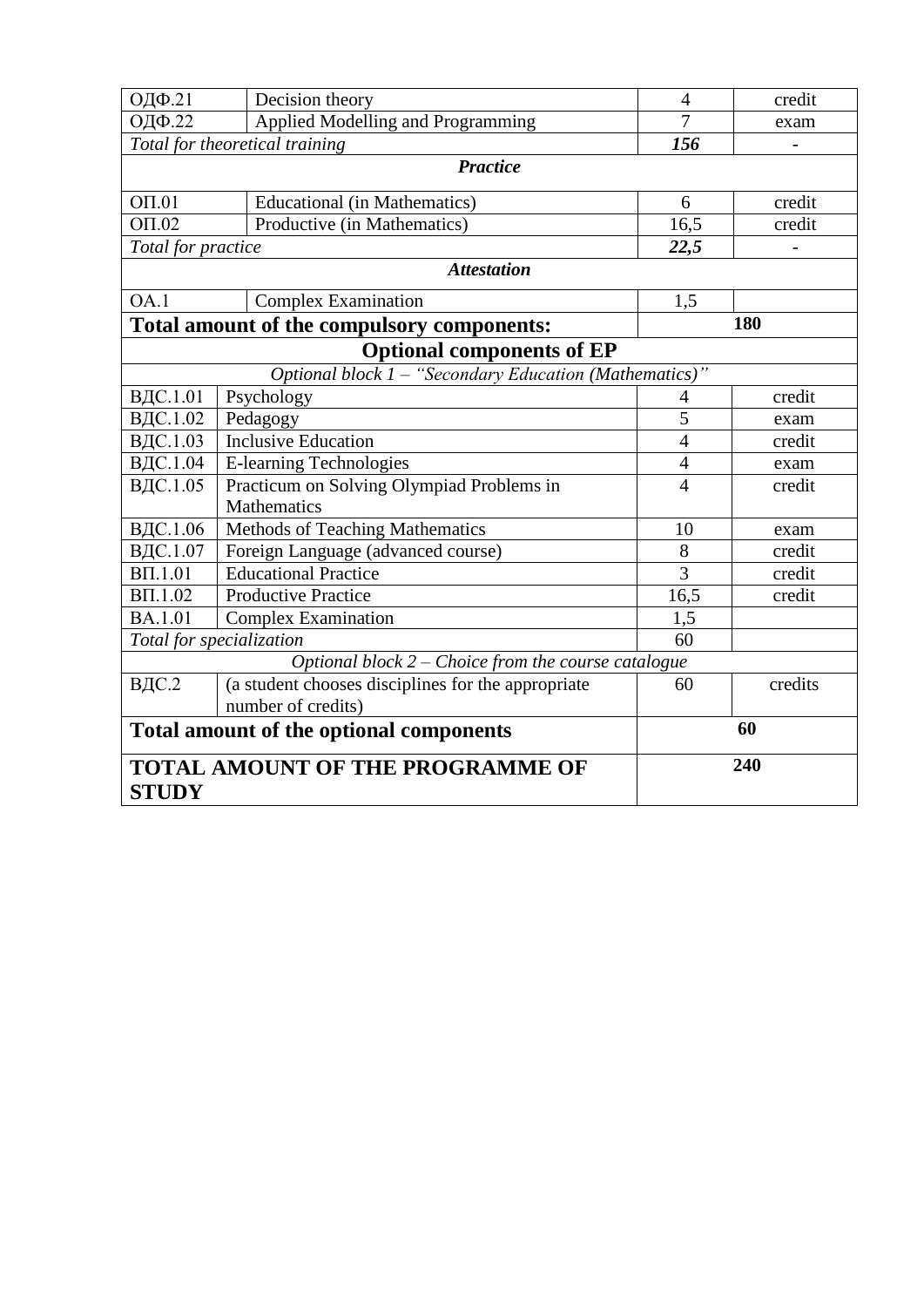# **2.2 Structural Logical Scheme of the Programme of Study (Vocational)**

| 1 <sup>st</sup> year                                     |                                                                                                                | $2nd$ year                                |                                                                       | $3rd$ year                                                           |                                                                 | 4 <sup>th</sup> year                                             |                                                                 |  |  |  |  |  |
|----------------------------------------------------------|----------------------------------------------------------------------------------------------------------------|-------------------------------------------|-----------------------------------------------------------------------|----------------------------------------------------------------------|-----------------------------------------------------------------|------------------------------------------------------------------|-----------------------------------------------------------------|--|--|--|--|--|
| I. Compulsory part                                       |                                                                                                                |                                           |                                                                       |                                                                      |                                                                 |                                                                  |                                                                 |  |  |  |  |  |
| University<br><b>Studies</b><br>4 credits                |                                                                                                                | University<br><b>Studies</b><br>6 credits | Philosophical<br><b>Studies</b><br>4 credits                          | <b>Differential</b><br>Geometry and<br><b>Topology</b><br>5 credits  | Projective<br>Geometry and<br><b>Image Methods</b><br>4 credits | Functional<br>Analysis and<br>Variation<br>Calculus<br>4 credits |                                                                 |  |  |  |  |  |
| 5 credits                                                | Algebra and<br>Foreign Language<br>5 credits<br><b>Number Theory</b><br>5 credits                              |                                           | <b>Discrete</b><br><b>Mathematics</b><br>4 credits                    | Complex<br><b>Analysis and</b><br>Operating<br>Calculus<br>7 credits | Numerical<br><b>Methods</b><br>4 credits                        | Econometrics<br>5 credits                                        |                                                                 |  |  |  |  |  |
| 2 credits                                                | Physical Education<br>Probability<br>Theory and<br>2 credits<br>Mathematical<br><b>Statistics</b><br>5 credits |                                           | Methods of<br>Optimization<br>and Operations<br>Research<br>4 credits | Theoretical<br>Mechanics<br>4 credits                                | <b>Analysis of Big</b><br>Data<br>6 credits                     | Decision theory<br>4 credits                                     |                                                                 |  |  |  |  |  |
| 4 credits                                                | <b>Elementary Mathematics</b><br>4 credits                                                                     | 5 credits                                 | <b>Mathematical Analysis 2</b><br>6 credits                           | Differential Equations and Dynamic<br><b>Systems</b><br>12 credits   |                                                                 | Applied<br>Modelling and<br>Programming<br>7 credits             |                                                                 |  |  |  |  |  |
| Linear<br>Algebra<br>5 credits                           | Analytical<br>Geometry<br>5 credits                                                                            |                                           | Coursework in<br><b>Mathematics</b><br>1 credit                       | Ordinary<br>Differential<br>Equations<br>4 credits                   | Modelling of<br>Dynamic<br><b>Systems</b><br>2 credits          | Productive<br>practice in<br><b>Mathematics</b><br>6 credits     | Productive<br>practice in<br><b>Mathematics</b><br>10,5 credits |  |  |  |  |  |
| <b>Mathematical Analysis 1</b><br>6 credits<br>5 credits |                                                                                                                |                                           | Educational<br>practice in<br><b>Mathematics</b>                      | Integral<br>Equations<br>2 credits                                   | Equations of<br>Mathematical<br>Physics                         |                                                                  | <b>Attestation (1,5)</b><br><i>credits</i> ):<br>Complex        |  |  |  |  |  |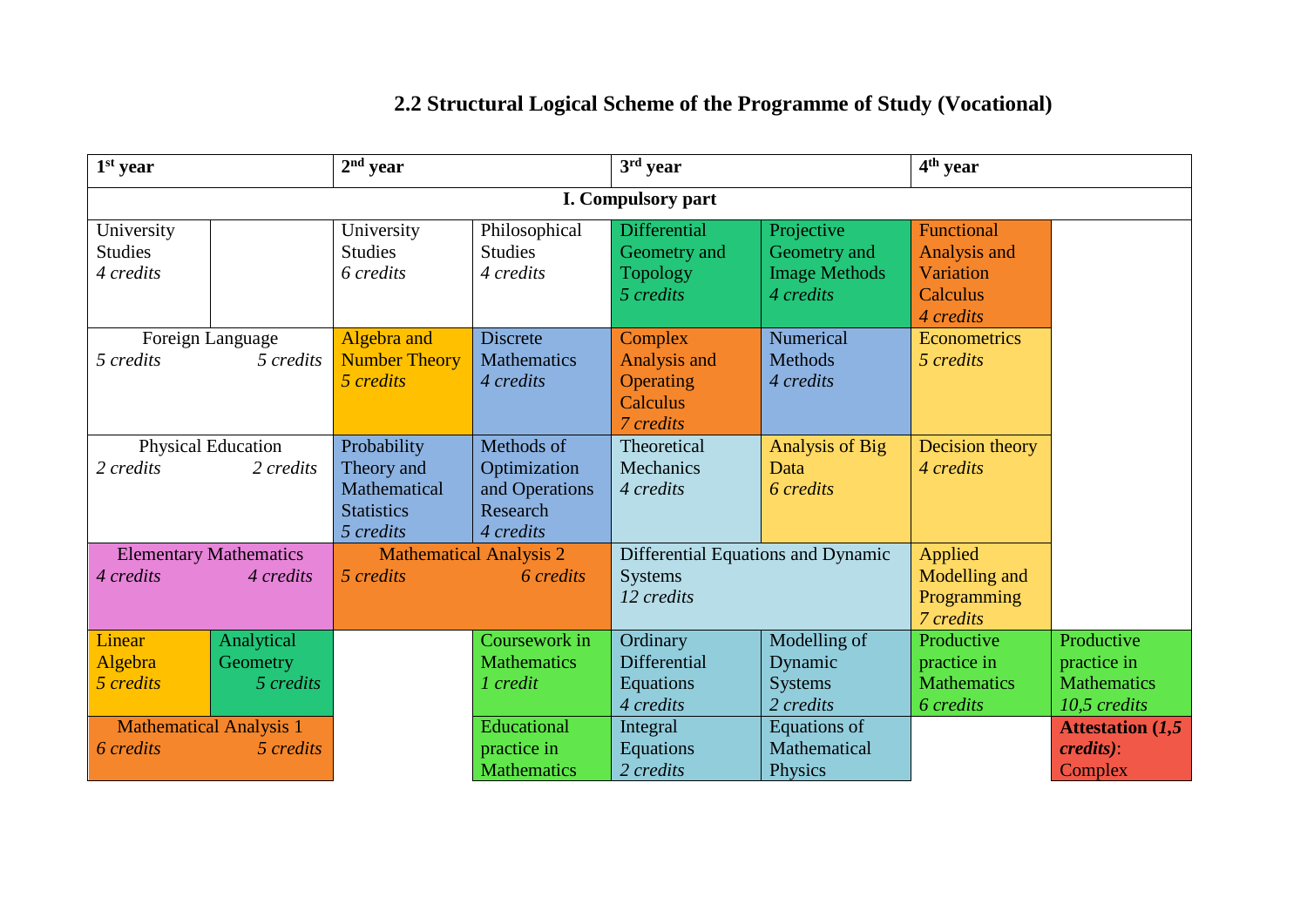| <b>Computer Science and</b><br>Programming<br>4 credits<br>5 credits |                                                  | 3 credits                                           |                                                                                       | 4 credits<br>Educational<br>practice in<br><b>Mathematics</b><br>3 credits |                | <b>Examination</b> in<br>Higher<br><b>Mathematics</b>                                   |  |  |  |  |  |  |  |
|----------------------------------------------------------------------|--------------------------------------------------|-----------------------------------------------------|---------------------------------------------------------------------------------------|----------------------------------------------------------------------------|----------------|-----------------------------------------------------------------------------------------|--|--|--|--|--|--|--|
|                                                                      |                                                  |                                                     | <b>II.</b> Optional part                                                              |                                                                            |                |                                                                                         |  |  |  |  |  |  |  |
| <b>Block 1 "Secondary Education (Mathematics)", 60 credits</b>       |                                                  |                                                     |                                                                                       |                                                                            |                |                                                                                         |  |  |  |  |  |  |  |
|                                                                      | Psychology<br>4 credits<br>Pedagogy<br>5 credits | E-learning<br>Technologies<br>4 credits             | Practicum on<br>Solving<br>Olympiad<br>Problems in<br><b>Mathematics</b><br>4 credits |                                                                            |                |                                                                                         |  |  |  |  |  |  |  |
|                                                                      | Inclusive<br>Education<br>4 credits              | Educational<br>Practice in<br>Pedagogy<br>3 credits | 2 credits                                                                             | <b>Methods of Teaching Mathematics</b><br>6 credits                        | 2 credits      | Productive<br>practice in<br>Pedagogy<br>16, 5 credits                                  |  |  |  |  |  |  |  |
|                                                                      | 2 credits                                        | 1 credit                                            | Foreign Language (advanced course)<br>2 credits                                       | 1 credit                                                                   | $2 \, credits$ | <b>Attestation (1,5)</b><br><i>credits</i> ):<br>Complex<br>Professional<br>Examination |  |  |  |  |  |  |  |
|                                                                      | 15 credits                                       | 8 credit                                            | 8 credits                                                                             | Choice from the course catalogue, 60 credits<br>7 credit                   | 4 credits      | 18 credits                                                                              |  |  |  |  |  |  |  |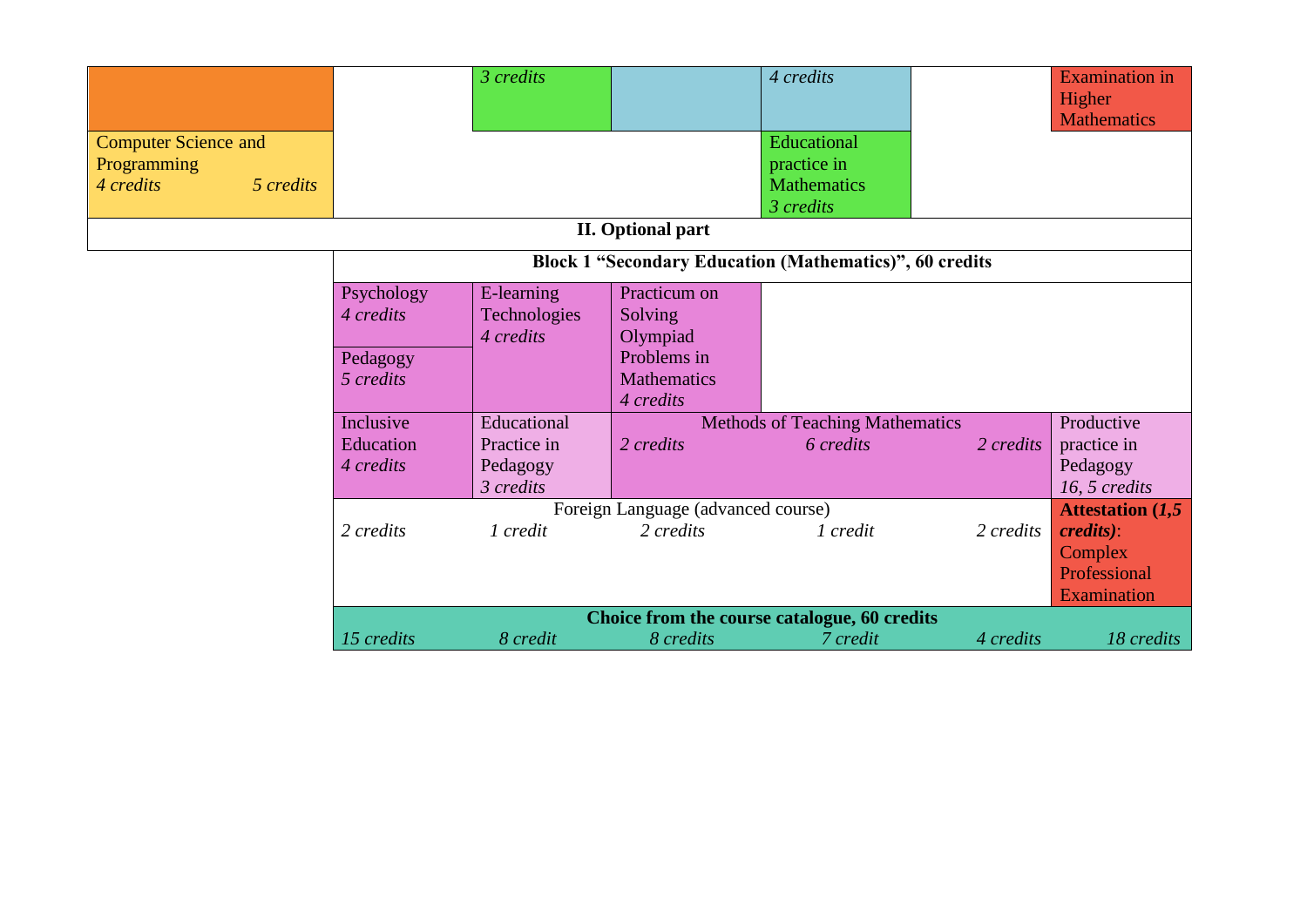#### **ІІІ. Form of Attestation of Higher Educational Learners**

The graduate students majoring in 111 Mathematics (Programme of Study (Vocational) Mathematics) get attestation in the form of complex examination, which aims to verify the achievement of learning outcomes defined by the Standard and this program of study.

The attestation is performed openly and publicly.

For the successful completion of the programme of study, graduate students are given the document of the state standard issued to confirm that they are awarded with the degree and education qualification of: Bachelor of Mathematics.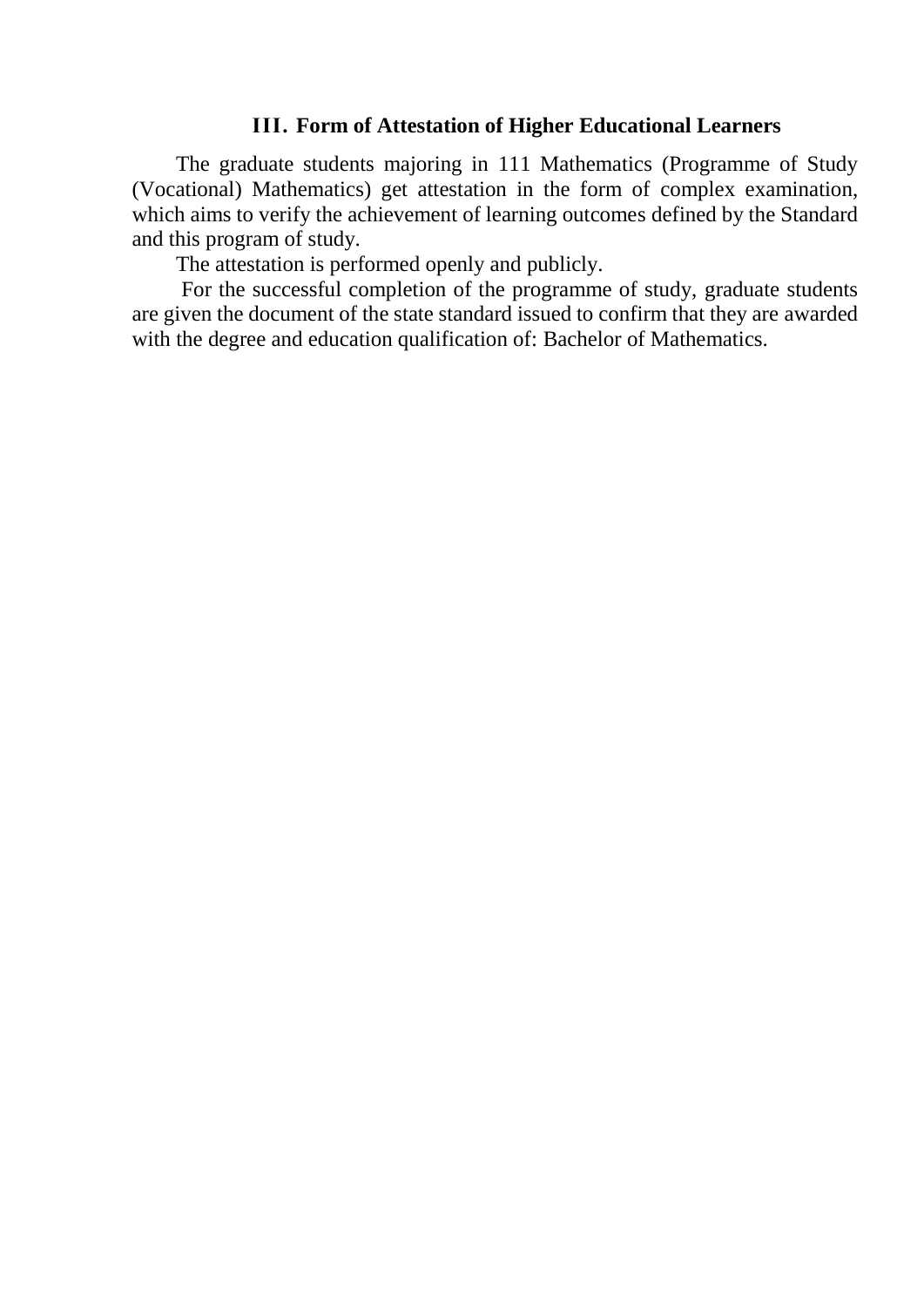|         | $OIB.01$         | ОДЗ.02 | $\overline{\text{O}}\text{J}3.03$ | ОДЗ.04 | $OIB.05$ | ОДФ.01           | ОДФ.02           | ОДФ.03 | ОДФ.04 | ОДФ.05           | ОДФ.06 | ОДФ.07           | ОДФ.08           | ОДФ.09 | ОДФ.10 | ОДФ.11 | ОДФ.12 | ОДФ.13           | ОДФ.14 | ОДФ.15 | ОДФ.16           | ОДФ.17 | ОДФ.18           | ОДФ.19 | ОДФ.20 | ОДФ.21 | ОДФ.22 | $\overline{\text{OII}.01}$ | OII.02 | OA.              |
|---------|------------------|--------|-----------------------------------|--------|----------|------------------|------------------|--------|--------|------------------|--------|------------------|------------------|--------|--------|--------|--------|------------------|--------|--------|------------------|--------|------------------|--------|--------|--------|--------|----------------------------|--------|------------------|
| $GC-1$  |                  |        |                                   |        | $+$      | $+$              | $\boldsymbol{+}$ | $^{+}$ |        | $+$              | $+$    | $\boldsymbol{+}$ |                  |        | $+$    |        | $+$    | $\boldsymbol{+}$ |        |        |                  | $+$    | $\boldsymbol{+}$ | $+$    | $+$    | $+$    | $+$    |                            |        | $\boldsymbol{+}$ |
| $GC-2$  | $+$              | $+$    | $+$                               | $+$    |          | $+$              | $\, +$           | $+$    | $+$    | $+$              | $+$    | $+$              | $+$              | $+$    | $+$    | $+$    | $+$    | $+$              | $+$    | $+$    | $+$              | $+$    | $+$              | $+$    | $+$    | $+$    | $+$    | $+$                        | $+$    | $^{+}$           |
| $GC-3$  | $+$              |        |                                   |        |          | $+$              | $+$              | $+$    | $+$    | $+$              | $+$    | $+$              | $+$              | $+$    | $+$    | $^{+}$ | $+$    | $+$              | $+$    | $+$    | $+$              | $+$    | $^{+}$           | $+$    | $+$    | $+$    | $+$    | $+$                        | $+$    | $+$              |
| $GC-4$  | $+$              |        | $+$                               | $+$    | $+$      | $+$              | $+$              | $+$    | $+$    | $+$              | $+$    | $^{+}$           | $+$              | $+$    | $+$    | $^{+}$ | $+$    | $+$              | $+$    | $+$    | $+$              | $+$    | $+$              | $+$    | $^{+}$ | $+$    | $+$    | $+$                        | $+$    | $+$              |
| $GC-5$  |                  | $+$    |                                   |        |          |                  |                  |        | $+$    |                  |        |                  |                  |        |        |        |        |                  |        |        |                  |        | $+$              |        | $^{+}$ | $+$    | $^{+}$ |                            |        |                  |
| $GC-6$  | $+$              |        |                                   |        |          |                  |                  |        | $+$    |                  |        |                  |                  |        |        | $+$    |        |                  |        |        |                  |        | $+$              |        | $^{+}$ |        | $^{+}$ |                            |        | $+$              |
| $GC-7$  | $+$              | $+$    |                                   | $+$    | $+$      | $^{+}$           | $+$              | $+$    | $+$    | $+$              | $+$    | $^{+}$           | $+$              | $+$    | $+$    | $+$    | $+$    | $+$              | $+$    | $+$    | $+$              | $+$    | $+$              | $+$    | $+$    | $+$    | $+$    | $+$                        | $+$    |                  |
| $GC-8$  | $+$              | $+$    | $+$                               | $+$    | $+$      | $+$              | $+$              | $+$    | $+$    | $+$              | $+$    | $^{+}$           | $+$              | $^{+}$ | $+$    | $^{+}$ | $+$    | $+$              | $+$    | $+$    | $+$              | $+$    | $+$              | $+$    | $+$    | $+$    | $+$    | $+$                        | $+$    |                  |
| $GC-9$  | $+$              | $+$    | $^{+}$                            | $+$    | $+$      | $+$              | $+$              | $+$    | $+$    | $+$              | $+$    | $+$              | $+$              | $+$    | $+$    | $^{+}$ | $+$    | $+$              | $+$    | $+$    | $+$              | $+$    |                  | $+$    |        | $+$    | $+$    | $+$                        | $^{+}$ | $+$              |
| $GC-10$ | $+$              | $+$    | $^{+}$                            | $+$    | $+$      | $^{+}$           | $+$              | $+$    | $+$    | $^{+}$           | $+$    | $+$              | $+$              | $^{+}$ | $+$    |        | $+$    | $+$              | $+$    | $+$    | $+$              | $+$    |                  | $+$    |        | $+$    | $^{+}$ | $+$                        | $^{+}$ |                  |
| $GC-11$ |                  |        |                                   |        |          |                  |                  |        |        |                  |        |                  |                  |        |        |        |        |                  | $+$    | $+$    | $+$              | $+$    |                  |        |        | $+$    | $^{+}$ | $+$                        | $+$    | $^{+}$           |
| $GC-12$ | $\boldsymbol{+}$ | $+$    | $^{+}$                            | $^{+}$ | $+$      | $+$              | $\boldsymbol{+}$ | $\! +$ | $+$    | $\boldsymbol{+}$ | $+$    | $^{+}$           | $\boldsymbol{+}$ | $+$    | $+$    | $\! +$ | $+$    | $\boldsymbol{+}$ | $^{+}$ | $+$    | $\, +$           | $^{+}$ | $^{+}$           | $+$    | $^{+}$ |        |        | $+$                        | $^{+}$ | $^{+}$           |
| $GC-13$ | $+$              | $^{+}$ | $+$                               | $+$    | $+$      |                  | $+$              | $^{+}$ | $+$    | $+$              | $^{+}$ | $^{+}$           | $+$              | $^{+}$ | $+$    | $^{+}$ | $^{+}$ | $+$              | $^{+}$ | $+$    | $+$              | $^{+}$ | $^{+}$           | $^{+}$ | $^{+}$ | $+$    | $^{+}$ | $+$                        | $+$    | $^{+}$           |
| $GC-14$ | $+$              |        |                                   | $+$    |          |                  |                  |        |        |                  |        |                  |                  |        |        |        |        |                  |        |        |                  |        |                  |        |        | $+$    |        | $+$                        | $+$    |                  |
| $GC-15$ | $+$              |        | $+$                               | $+$    | $^{+}$   |                  |                  |        | $+$    |                  |        |                  |                  |        |        |        |        |                  |        |        |                  |        |                  |        |        |        |        |                            | $^{+}$ |                  |
| $PC-1$  |                  |        |                                   |        |          | $^{+}$           | $^{+}$           | $^{+}$ |        | $+$              | $+$    | $^{+}$           | $+$              | $^{+}$ | $+$    | $+$    | $^{+}$ | $^{+}$           | $+$    | $+$    | $+$              | $+$    |                  | $+$    | $^{+}$ | $+$    | $^{+}$ | $+$                        |        |                  |
| $PC-2$  |                  |        |                                   |        |          | $^{+}$           | $+$              | $^{+}$ |        | $+$              | $^{+}$ | $+$              | $+$              | $+$    | $+$    | $^{+}$ | $+$    | $+$              | $+$    | $+$    | $+$              | $+$    | $^{+}$           | $+$    | $+$    |        | $^{+}$ | $+$                        |        |                  |
| $PC-3$  |                  |        |                                   |        |          | $+$              | $+$              | $^{+}$ |        | $+$              | $+$    | $+$              | $+$              | $+$    | $+$    | $+$    | $+$    | $+$              |        | $+$    | $+$              | $+$    | $+$              | $+$    | $+$    |        |        |                            |        |                  |
| $PC-4$  |                  |        |                                   |        |          | $+$              | $+$              | $^{+}$ |        | $+$              | $+$    | $^{+}$           | $+$              | $+$    | $+$    | $+$    | $+$    | $+$              |        | $+$    | $+$              | $+$    | $+$              | $+$    |        | $+$    |        | $+$                        |        |                  |
| $PC-5$  |                  |        |                                   |        |          | $+$              | $+$              | $+$    |        | $+$              | $+$    | $+$              | $+$              | $^{+}$ | $+$    | $^{+}$ | $+$    | $+$              | $+$    | $+$    | $+$              | $+$    | $+$              | $+$    | $^{+}$ |        |        | $+$                        | $+$    | $+$              |
| $PC-6$  |                  |        |                                   |        |          | $+$              | $+$              | $+$    | $+$    | $^{+}$           | $+$    | $+$              | $+$              | $+$    | $+$    | $+$    | $+$    | $+$              | $+$    | $+$    | $+$              | $+$    |                  | $+$    | $+$    |        | $+$    | $+$                        | $+$    | $^{+}$           |
| $PC-7$  |                  |        |                                   |        |          |                  |                  |        |        |                  |        |                  |                  |        |        |        |        |                  |        |        | $+$              |        |                  |        |        |        | $+$    | $+$                        | $+$    | $^{+}$           |
| $PC-8$  |                  |        |                                   |        |          | $^{+}$           | $+$              | $^{+}$ |        | $+$              | $^{+}$ | $^{+}$           | $+$              | $^{+}$ | $+$    | $^{+}$ | $^{+}$ | $+$              | $^{+}$ | $+$    | $+$              | $+$    |                  | $+$    | $^{+}$ | $+$    | $^{+}$ | $+$                        | $^{+}$ | $^{+}$           |
| $PC-9$  |                  |        |                                   |        |          |                  |                  |        | $+$    |                  |        |                  |                  |        |        |        |        |                  |        | $^{+}$ | $^{+}$           |        | $^{+}$           |        |        |        | $^{+}$ | $+$                        | $^{+}$ |                  |
| $PC-10$ |                  |        |                                   |        |          |                  |                  |        | $+$    |                  |        |                  |                  |        |        | $^{+}$ |        |                  |        |        | $\boldsymbol{+}$ |        | $^{+}$           |        |        |        |        | $+$                        | $^{+}$ |                  |
| $PC-11$ |                  |        |                                   |        |          | $\boldsymbol{+}$ | $\boldsymbol{+}$ | $^{+}$ |        | $^{+}$           | $^{+}$ | $+$              | $^{+}$           | $+$    | $^{+}$ | $^{+}$ | $^{+}$ | $+$              | $+$    | $+$    | $+$              | $+$    |                  | $+$    | $+$    | $+$    | $^{+}$ | $+$                        | $+$    | $^{+}$           |
| $PC-12$ |                  |        |                                   |        |          |                  |                  |        |        |                  |        |                  | $+$              |        | $+$    | $^{+}$ |        |                  |        | $+$    |                  |        | $+$              |        | $+$    | $+$    | $^{+}$ |                            | $^{+}$ |                  |

## **IV. Matrix of the Programme Competence Complianc e with the Programme Components**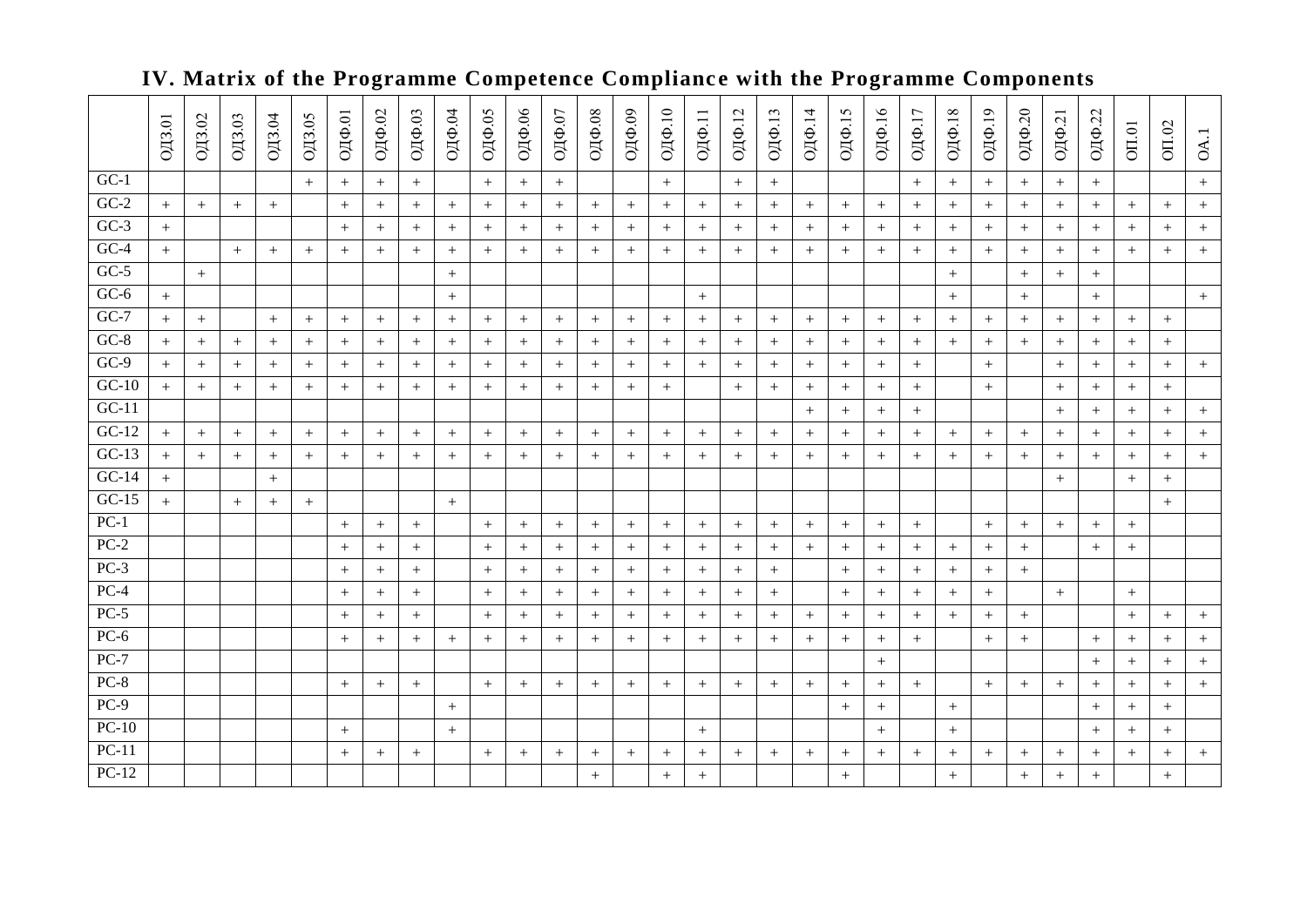|         | ОДЗ.01 | $\mathrm{O}/\mathrm{L}3.02$ | $\overline{\text{O}}\text{J}3.03$ | $\overline{\text{O}}\text{J}3.04$ | $\mathrm{O}\mathrm{H}3.05$ | ОДФ.01 | ОДФ.02 | ОДФ.03 | ОДФ.04           | ОДФ.05 | ОДФ.06 | ОДФ.07           | ОДФ.08 | ОДФ.09 | ОДФ.10 | ОДФ.11 | ОДФ.12 | ОДФ.13 | ОДФ.14 | ОДФ.15 | ОДФ.16 | ОДФ.17 | ОДФ.18 | ОДФ.19 | ОДФ.20                           | ОДФ.21 | ОДФ.22 | $O\Pi.01$ | OII.02 | OA.1   |
|---------|--------|-----------------------------|-----------------------------------|-----------------------------------|----------------------------|--------|--------|--------|------------------|--------|--------|------------------|--------|--------|--------|--------|--------|--------|--------|--------|--------|--------|--------|--------|----------------------------------|--------|--------|-----------|--------|--------|
| $LO-1$  | $+$    |                             |                                   |                                   |                            | $+$    | $+$    | $+$    |                  | $+$    | $+$    | $+$              | $^{+}$ | $+$    | $+$    |        | $+$    | $+$    |        | $^{+}$ |        | $+$    | $+$    | $+$    |                                  |        | $+$    | $^{+}$    | $+$    | $+$    |
| $LO-2$  | $+$    |                             |                                   | $+$                               | $+$                        |        |        |        |                  |        |        |                  |        |        |        |        |        |        |        |        |        |        |        |        |                                  |        |        | $+$       | $+$    |        |
| $LO-3$  |        |                             |                                   |                                   |                            | $+$    | $+$    | $^{+}$ |                  | $+$    | $+$    | $+$              | $^{+}$ | $+$    | $+$    | $\! +$ | $+$    | $^{+}$ | $^{+}$ | $^{+}$ | $+$    | $+$    | $^{+}$ | $+$    | $^{+}$                           |        |        | $^{+}$    | $+$    | $+$    |
| $LO-4$  |        |                             |                                   |                                   |                            | $+$    | $+$    | $^{+}$ |                  | $+$    | $^{+}$ | $+$              |        |        | $+$    |        | $+$    | $^{+}$ |        |        |        |        |        |        | $\begin{array}{c} + \end{array}$ |        |        |           |        | $^{+}$ |
| $LO-5$  | $+$    |                             |                                   |                                   |                            |        |        |        | $+$              |        |        |                  |        |        |        |        |        |        |        | $+$    | $+$    |        |        |        |                                  |        | $+$    | $^{+}$    | $+$    | $^{+}$ |
| $LO-6$  |        |                             |                                   |                                   |                            |        |        |        |                  |        |        |                  |        |        | $+$    |        |        |        |        | $+$    |        |        |        |        | $^{+}$                           |        | $^{+}$ | $^{+}$    | $+$    | $+$    |
| $LO-7$  |        |                             |                                   |                                   |                            | $+$    | $^{+}$ | $^{+}$ |                  | $+$    | $+$    | $+$              | $^{+}$ | $+$    | $+$    |        | $+$    | $^{+}$ |        | $^{+}$ | $^{+}$ | $+$    |        | $+$    | $+$                              |        | $+$    | $^{+}$    | $+$    |        |
| $LO-8$  |        | $+$                         |                                   | $+$                               |                            | $+$    | $^{+}$ | $^{+}$ | $+$              | $^{+}$ | $^{+}$ | $+$              | $^{+}$ | $+$    | $+$    |        | $+$    | $+$    |        |        |        | $+$    |        | $+$    |                                  |        | $+$    | $+$       | $+$    |        |
| $LO-9$  |        | $+$                         |                                   |                                   |                            |        |        |        |                  |        |        |                  |        |        |        | $+$    |        |        |        |        |        |        | $^{+}$ |        | $^{+}$                           |        | $+$    | $+$       | $+$    |        |
| $LO-10$ |        |                             |                                   |                                   |                            | $+$    | $+$    | $^{+}$ |                  | $+$    | $^{+}$ | $+$              | $+$    | $+$    | $^{+}$ |        | $+$    | $+$    | $+$    | $+$    | $+$    | $+$    |        | $+$    | $+$                              |        |        | $+$       | $+$    | $^{+}$ |
| $LO-11$ |        |                             |                                   |                                   |                            | $+$    | $+$    | $+$    |                  | $+$    | $+$    | $+$              | $+$    | $+$    | $+$    |        | $+$    | $+$    |        | $+$    | $\! +$ | $+$    | $^{+}$ | $+$    | $^{+}$                           | $+$    | $+$    | $^{+}$    | $+$    | $+$    |
| $LO-12$ |        |                             |                                   | $+$                               |                            |        |        |        |                  |        |        |                  |        |        | $+$    | $+$    |        |        |        |        |        |        | $^{+}$ |        | $^{+}$                           |        | $+$    | $+$       | $+$    |        |
| $LO-13$ |        |                             |                                   |                                   |                            |        |        | $+$    |                  |        |        | $+$              |        |        | $+$    |        |        |        |        |        |        |        | $^{+}$ |        |                                  |        |        | $^{+}$    | $+$    | $^{+}$ |
| $LO-14$ |        |                             |                                   |                                   |                            |        |        |        |                  | $+$    |        |                  |        |        |        |        |        | $^{+}$ |        |        |        |        |        |        |                                  |        | $+$    | $^{+}$    | $+$    | $^{+}$ |
| $LO-15$ |        |                             |                                   |                                   |                            |        | $^{+}$ |        |                  |        | $+$    |                  |        |        | $+$    |        |        |        |        |        |        | $+$    |        |        | $^{+}$                           |        | $+$    | $^{+}$    | $+$    | $+$    |
| $LO-16$ |        |                             |                                   |                                   |                            |        |        |        |                  |        |        |                  |        |        | $+$    |        |        | $+$    |        | $+$    |        |        |        | $+$    | $+$                              | $+$    |        | $+$       | $+$    | $+$    |
| $LO-17$ |        |                             |                                   |                                   |                            |        |        |        |                  |        |        |                  | $+$    |        | $+$    |        |        |        |        |        |        |        | $+$    |        | $+$                              |        | $+$    | $^{+}$    | $+$    |        |
| $LO-18$ |        |                             |                                   |                                   |                            |        |        |        |                  |        |        |                  |        |        |        |        | $+$    |        |        |        |        |        |        |        |                                  | $+$    |        |           | $+$    | $+$    |
| $LO-19$ |        |                             |                                   |                                   |                            |        |        |        |                  |        |        |                  |        |        | $+$    |        |        |        |        | $^{+}$ |        |        |        |        |                                  |        | $+$    |           | $+$    | $+$    |
| $LO-20$ |        |                             |                                   |                                   |                            |        |        |        | $+$              |        |        |                  |        |        |        |        |        |        |        |        | $^{+}$ |        | $^{+}$ |        |                                  |        | $+$    |           | $+$    |        |
| $LO-21$ |        |                             |                                   |                                   |                            |        | $+$    | $+$    |                  |        | $+$    | $\boldsymbol{+}$ |        |        | $+$    |        |        |        |        | $+$    | $^{+}$ |        |        |        |                                  | $+$    |        |           |        |        |
| $LO-22$ |        |                             |                                   |                                   |                            |        |        |        |                  |        |        |                  |        |        | $+$    |        |        |        |        | $^{+}$ |        |        |        |        | $+$                              | $+$    | $+$    |           |        |        |
| $LO-23$ |        |                             |                                   |                                   |                            |        |        |        | $\boldsymbol{+}$ |        |        |                  |        |        |        |        |        |        |        |        |        |        | $^{+}$ |        |                                  |        | $+$    |           |        |        |
| $LO-24$ |        |                             |                                   |                                   |                            |        |        |        | $+$              |        |        |                  |        | $+$    |        |        |        |        |        |        | $+$    |        | $+$    |        |                                  |        | $^{+}$ |           |        |        |

# **V. Matrix of Providing Programme Learning Outcomes (LO) with the Relevant Programme Components**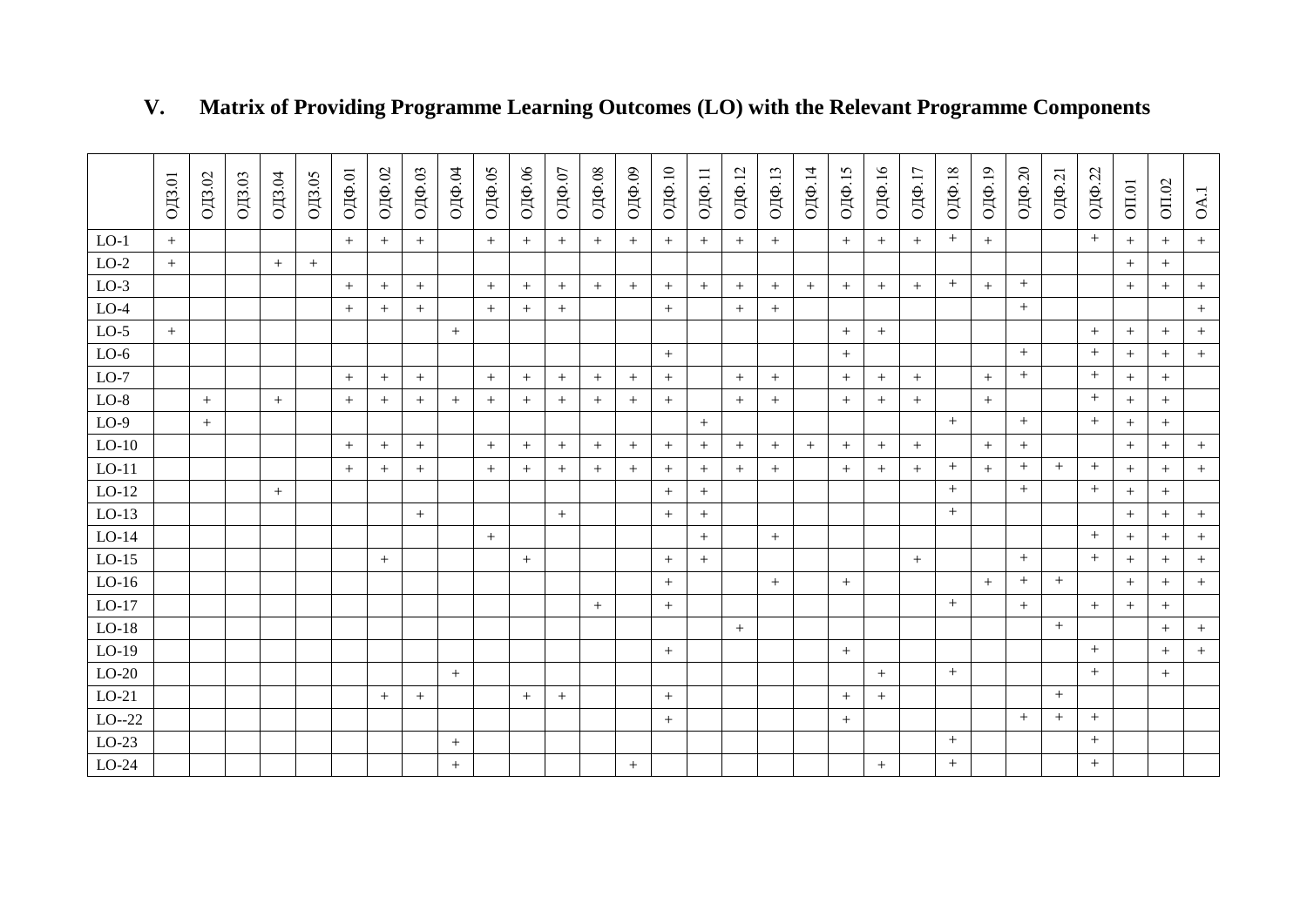#### **Appendix 1 – Optional Part of Programme of Study**

In Borys Grinchenko Kyiv University, students exercise the right to free choice of disciplines, granted in paragraph 15 of the first part of Article 62 of the Law of Ukraine "On Higher Education", in accordance with the Regulations on the procedure and conditions of choice of disciplines, approved by order No 642 from November 25, 2016.

#### **Optional Block 1 – "Secondary Education (Mathematics)"**

The student's choice of the block "Secondary education (Mathematics)" creates conditions for the formation of additional professional competencies (APC) within another specialty (014 Secondary education (Mathematics)), the aim of which is to deepen programme competencies within the main specialty 111 Mathematics, including foreign language, and to expand opportunities for further employment in educational institutions. In particular, students who have chosen this block would be able to work as teachers of mathematics in comprehensive schools and vocational schools of various forms of ownership; coaches of clubs and optional subjects; teachers of specialized courses in corporate academies, etc.

A student may choose the block "Secondary Education (Mathematics)" at the end of the first year of study, studying begins from the  $2<sup>nd</sup>$  year and lasts till the  $3<sup>rd</sup>$ year of study. Each semester, students have forms of control in various subjects of this block, as can be seen in the list of components and structural and logical scheme. Students should also do practical training. Complex Professional Examination, as an additional attestation, is provided within the study of the block.

Bachelors who have fulfilled the conditions for assigning a professional qualification (as defined in this section), in addition to the qualification "Bachelor of Mathematics" will receive the professional qualification "Teacher of Mathematics". The qualification is written in the supplement to the diploma.

Details of the formation of special (professional) competencies and programme learning outcomes are given below in the relevant matrices.

|                  | Additional special (professional) competences                                                  |
|------------------|------------------------------------------------------------------------------------------------|
| APC 1            | The ability to use knowledge of psychology, pedagogy, mathematics, computer science,           |
|                  | methods of teaching mathematics, Ukrainian studies and worldview disciplines to ensure the     |
|                  | appropriate level of teaching in accordance with current programmes of study complying with    |
|                  | the requirements of the State standard of basic and complete general secondary education       |
| APC <sub>2</sub> | The ability to model and organise the learning process; the ability to choose necessary means, |
|                  | forms and methods of organising student activities, including those students who have special  |
|                  | needs, to design and create own educational products and resources; to introduce modern        |
|                  | educational technologies, innovative approaches, advanced pedagogical experience.              |
| APC <sub>3</sub> | The ability to cultivate cognitive independence of each student, to adhere to a certain        |
|                  | methodological approach in the study and analysis of a personality, to shape an educated       |
|                  | person, prepared for active work in a high-tech society, an active and responsible citizen.    |
|                  | <b>Additional programme learning outcomes</b>                                                  |
| PLO <sub>1</sub> | To be able to plan the study of mathematics in accordance with current programmes of study     |
|                  | complying with the requirements of the State standard of basic and complete secondary          |
|                  | education and using various organizational forms and teaching tools;                           |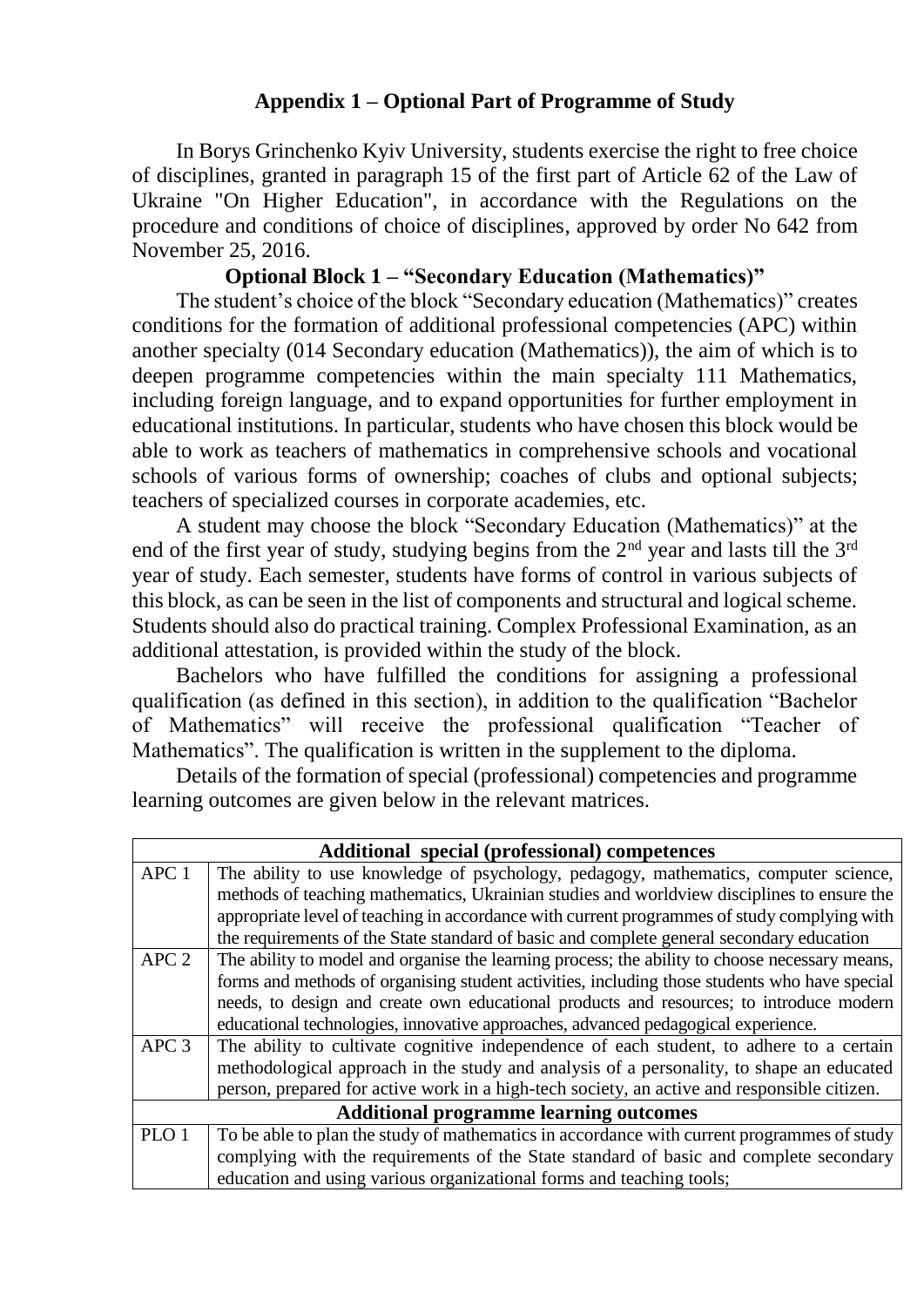|                  | to be able to determine functions, goals and objectives of the study of mathematics, to       |
|------------------|-----------------------------------------------------------------------------------------------|
|                  | prepare and conduct classes of various types, including distance learning.                    |
| PLO <sub>2</sub> | To be able to use existing domestic and foreign teaching tools and create new ones,           |
|                  | especially, computer-oriented; to develop tools for organising and monitoring students'       |
|                  | knowledge and skills.                                                                         |
| PLO <sub>3</sub> | To be able to plan, organise and conduct extracurricular activities, out-of-school education  |
|                  | in specific subjects, school subject competitions, educational work with students taking into |
|                  | account their age, physiological and psychological characteristics; to conduct successful     |
|                  | communication with parents.                                                                   |

## **Matrices of the Programme Competence Compliance and Programme Learning Outcomes Compliance with the Optional Components of Block 1**

|                 | <b>ВДС.1.01</b>  | <b>B</b> IC.1.02 | ВДС.1.03         | B <sub>IC.1.04</sub> | ВДС.1.05          | ВДС.1.06          | ВДС.1.07         | BII.1.01          | BII.1.02         | <b>BA.01</b> |         | ВДС.1.01          | <b>B</b> IC.1.02 | <b>B</b> IC.1.03 | ВДС.1.04         | <b>B</b> IC.1.05 | ВДС.1.06         | ВДС.1.07 | BII.1.01        | BII.1.02         | <b>BA.01</b>      |
|-----------------|------------------|------------------|------------------|----------------------|-------------------|-------------------|------------------|-------------------|------------------|--------------|---------|-------------------|------------------|------------------|------------------|------------------|------------------|----------|-----------------|------------------|-------------------|
| GC1             |                  |                  |                  |                      | $\qquad \qquad +$ |                   |                  |                   |                  |              | $LO-1$  | $\ddot{}$         |                  |                  |                  | $\ddot{}$        |                  |          |                 |                  |                   |
| GC <sub>2</sub> | $\ddot{}$        | $+$              | $\ddot{}$        | $+$                  | $\, +$            | $^{+}$            |                  | $+$               | $+$              | $+$          | $LO-2$  | $\qquad \qquad +$ | $\overline{+}$   | $\ddot{}$        |                  |                  |                  |          | $+$             | $+$              |                   |
| GC <sub>3</sub> | $+$              | $+$              | $^{+}$           | $+$                  | $+$               | $^{+}$            |                  | $+$               | $^{+}$           | $+$          | $LO-3$  |                   |                  |                  |                  | $+$              | $+$              |          |                 | $+$              | $+$               |
| GC4             | $+$              | $\! + \!$        |                  |                      |                   | $\boldsymbol{+}$  |                  | $\boldsymbol{+}$  | $\! + \!$        | $+$          | $LO-4$  |                   |                  |                  |                  |                  |                  |          |                 |                  |                   |
| GC5             |                  |                  |                  |                      |                   |                   | $\boldsymbol{+}$ |                   |                  |              | $LO-5$  |                   |                  |                  | $\boldsymbol{+}$ |                  |                  |          |                 |                  |                   |
| GC6             |                  |                  |                  | $+$                  |                   | $\qquad \qquad +$ |                  |                   |                  | $+$          | $LO-6$  |                   |                  |                  |                  |                  |                  |          |                 |                  |                   |
| $\rm GC7$       | $\, +$           | $+$              | $\overline{+}$   |                      | $\ddot{}$         | $^{+}$            |                  | $\qquad \qquad +$ | $\ddot{}$        |              | $LO-7$  |                   |                  |                  |                  |                  | $\boldsymbol{+}$ |          |                 |                  |                   |
| GC <sub>8</sub> | $+$              | $+$              | $^{+}$           |                      | $\ddot{}$         | $^{+}$            |                  | $\, +$            | $\ddot{}$        |              | $LO-8$  |                   |                  |                  |                  |                  | $+$              | $+$      |                 |                  |                   |
| GC9             |                  | $\! + \!$        | $\boldsymbol{+}$ |                      |                   |                   |                  |                   | $\! + \!$        | $+$          | $LO-9$  |                   |                  |                  |                  |                  |                  | $^{+}$   | $\! + \!\!\!\!$ | $+$              | $\! + \!\!\!\!$   |
| GC10            | $\boldsymbol{+}$ | $+$              | $+$              |                      |                   | $+$               |                  | $\boldsymbol{+}$  | $\boldsymbol{+}$ |              | $LO-10$ |                   |                  |                  |                  | $^{+}$           |                  |          |                 |                  |                   |
| GC11            | $+$              | $+$              | $^{+}$           | $+$                  |                   | $\qquad \qquad +$ |                  | $\! +$            | $\ddot{}$        | $+$          | $LO-11$ |                   |                  |                  |                  | $^{+}$           | $+$              |          |                 | $+$              | $\boldsymbol{+}$  |
| GC12            | $+$              |                  | $\boldsymbol{+}$ | $^{+}$               | $\! +$            | $\boldsymbol{+}$  |                  | $\boldsymbol{+}$  | $\ddot{}$        | $+$          | $LO-12$ |                   |                  |                  |                  | $^{+}$           |                  |          |                 | $\! + \!$        |                   |
| GC13            | $^{+}$           | $+$              | $\boldsymbol{+}$ |                      |                   | $+$               |                  | $\! +$            | $\ddot{}$        | $+$          | $LO-13$ |                   |                  |                  |                  |                  |                  |          |                 |                  |                   |
| GC14            |                  |                  |                  |                      |                   |                   |                  |                   |                  |              | $LO-14$ |                   |                  |                  |                  |                  |                  |          |                 |                  |                   |
| GC15            |                  |                  |                  |                      |                   | $\boldsymbol{+}$  |                  |                   | $\boldsymbol{+}$ |              | $LO-15$ |                   |                  |                  |                  | $^{+}$           | $\boldsymbol{+}$ |          |                 | $\boldsymbol{+}$ | $\boldsymbol{+}$  |
| PC1             |                  |                  |                  |                      | $\! +$            | $\boldsymbol{+}$  |                  |                   | $\ddot{}$        |              | $LO-16$ |                   |                  |                  |                  |                  |                  |          |                 |                  |                   |
| PC2             |                  |                  |                  |                      |                   | $\boldsymbol{+}$  |                  |                   | $\! + \!$        |              | $LO-17$ |                   |                  |                  |                  |                  |                  |          |                 |                  |                   |
| PC3             |                  |                  |                  |                      | $\! + \!$         |                   |                  |                   | $\! + \!$        |              | $LO-18$ |                   |                  |                  |                  |                  |                  |          |                 |                  |                   |
| PC <sub>4</sub> |                  |                  |                  |                      | $^{+}$            | $^{+}$            |                  |                   | $+$              |              | $LO-19$ |                   |                  |                  |                  |                  |                  |          |                 |                  |                   |
| PC5             |                  |                  |                  |                      | $\! +$            |                   |                  |                   |                  |              | $LO-20$ |                   |                  |                  |                  |                  |                  |          |                 |                  |                   |
| PC <sub>6</sub> |                  |                  |                  |                      |                   |                   |                  |                   |                  |              | $LO-21$ |                   |                  |                  |                  |                  |                  |          |                 |                  |                   |
| PC7             |                  |                  |                  |                      |                   |                   |                  |                   |                  |              | $LO-22$ |                   |                  |                  |                  | $+$              |                  |          |                 | $+$              |                   |
| PC8             |                  |                  |                  |                      | $\boldsymbol{+}$  |                   |                  |                   |                  |              | $LO-23$ |                   |                  |                  |                  |                  |                  |          |                 | $\boldsymbol{+}$ |                   |
| PC <sub>9</sub> |                  |                  |                  | $+$                  |                   |                   |                  |                   |                  |              | $LO-24$ |                   |                  |                  |                  |                  |                  |          |                 |                  |                   |
| <b>PC10</b>     |                  |                  |                  |                      |                   |                   |                  |                   |                  |              | $PLO-1$ | $+$               |                  |                  |                  |                  |                  |          | $+$             | $\! + \!$        | $+$               |
| PC11            |                  |                  |                  | $+$                  |                   | $+$               |                  |                   | $+$              |              | $PLO-2$ | $+$               |                  |                  |                  |                  | $+$              | $^{+}$   |                 | $^{+}$           | $\qquad \qquad +$ |